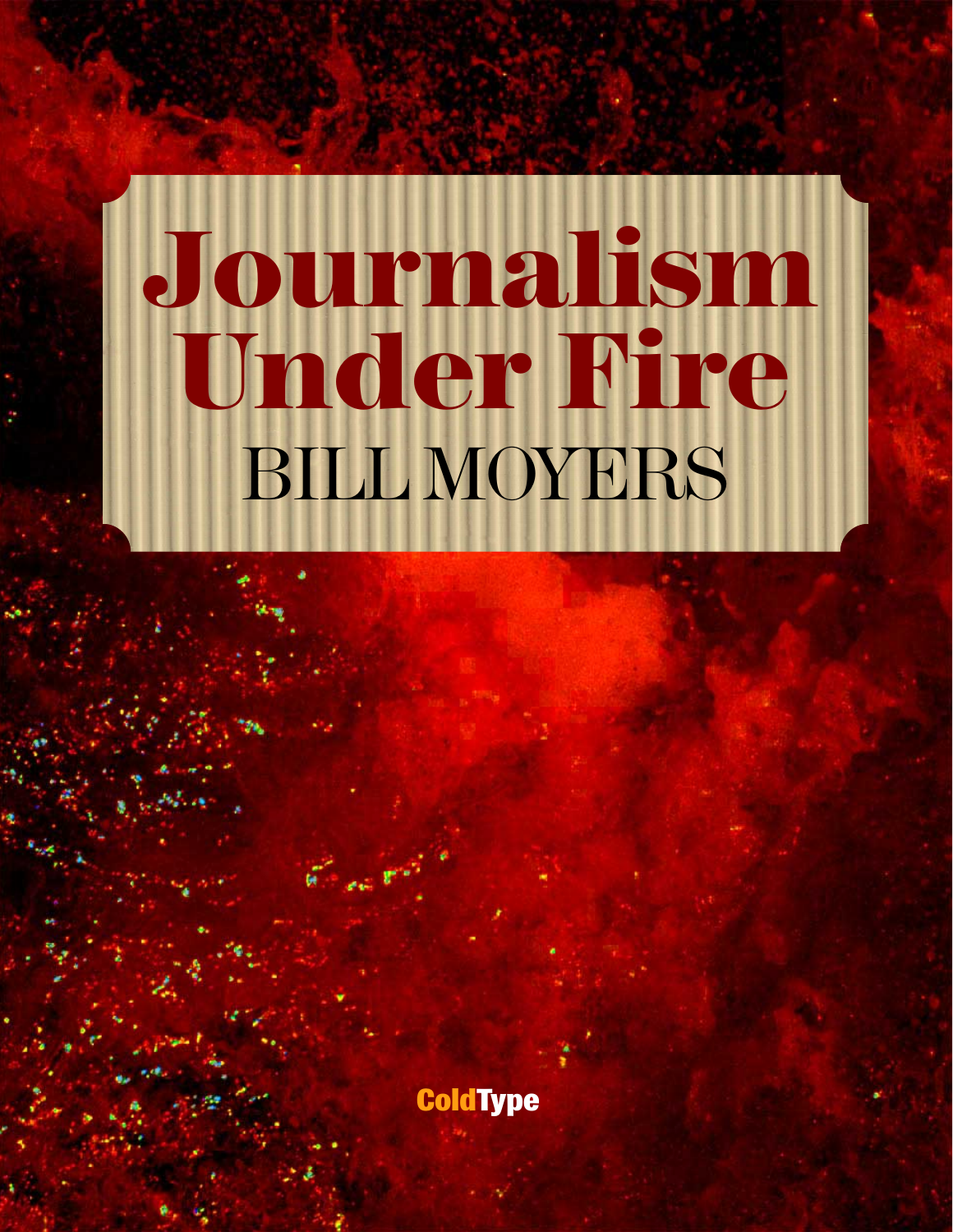#### The Author

During the Kennedy Administration, Bill Moyers was Deputy Director of the Peace Corps (1961–63). When Lyndon Baines Johnson took office after the Kennedy assassination, he became special Assistant to President Johnson and also served as Johnson's press secretary from 1965 to 1967. Bill Moyers was publisher for the Long Island, New York daily Newsday from 1967-1970. In 1986, Moyers and his wife Judith Davidson formed Public Affairs Television. One of their first productions was the popular PBS series Joseph Campbell and the Power of Myth (1988). Moyers currently hosts the show NOW with Bill Moyers on PBS.

This is an edited version of a speech given by Bill Moyers at a Society of Professional Journalists conference on September. 11, 2004. First published by tompaine.com

© BillMoyers 2004



WRITING WORTH READING FROM AROUND THE WORLD www.coldtype.net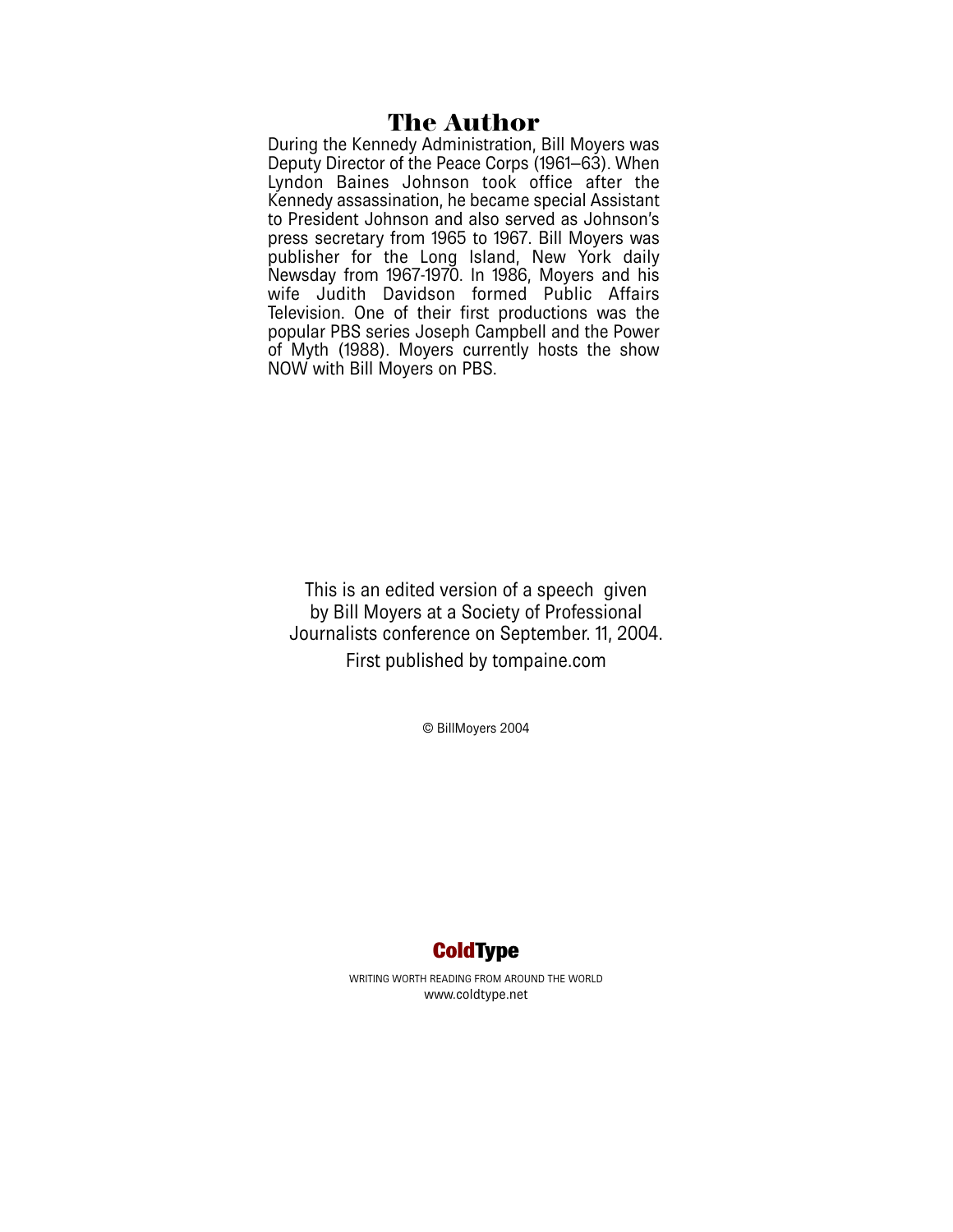## BILL MOYERS ournalism nder Fire

y life in journalism began 54 years ago, on my 16th birthday, in the summer before my junior year in high school, when I went to work as a cub reporter for the *Marshall News Messenger* in the East Texas town of 20,000 where I had grown up. Early on, I got one of those lucky breaks that define a life's course. Some

of the old timers were sick or on vacation and Spencer Jones, the managing editor, assigned me to help cover the Housewives' Rebellion. Fifteen women in town refused to pay the Social Security withholding tax for their domestic workers. They argued that social security was unconstitutional, that imposing it was taxation without representation, and that – here's my favorite part – "requiring us to collect (the tax) is no different from requiring us to collect the garbage." They hired a lawyer – Martin Dies, the former Congressman notorious for his work as head of the House Committee on Un-American Activities – but to no avail. The women wound up holding their noses and paying the tax. In the meantime the Associated Press had picked up our coverage and turned the rebellion into a national story. One day after it was all over, the managing editor called me over and pointed to the ticker beside his desk. Moving across the wire was a "Notice to the Editor" citing one Bill Moyers and the *News Messenger* for the reporting we had done on the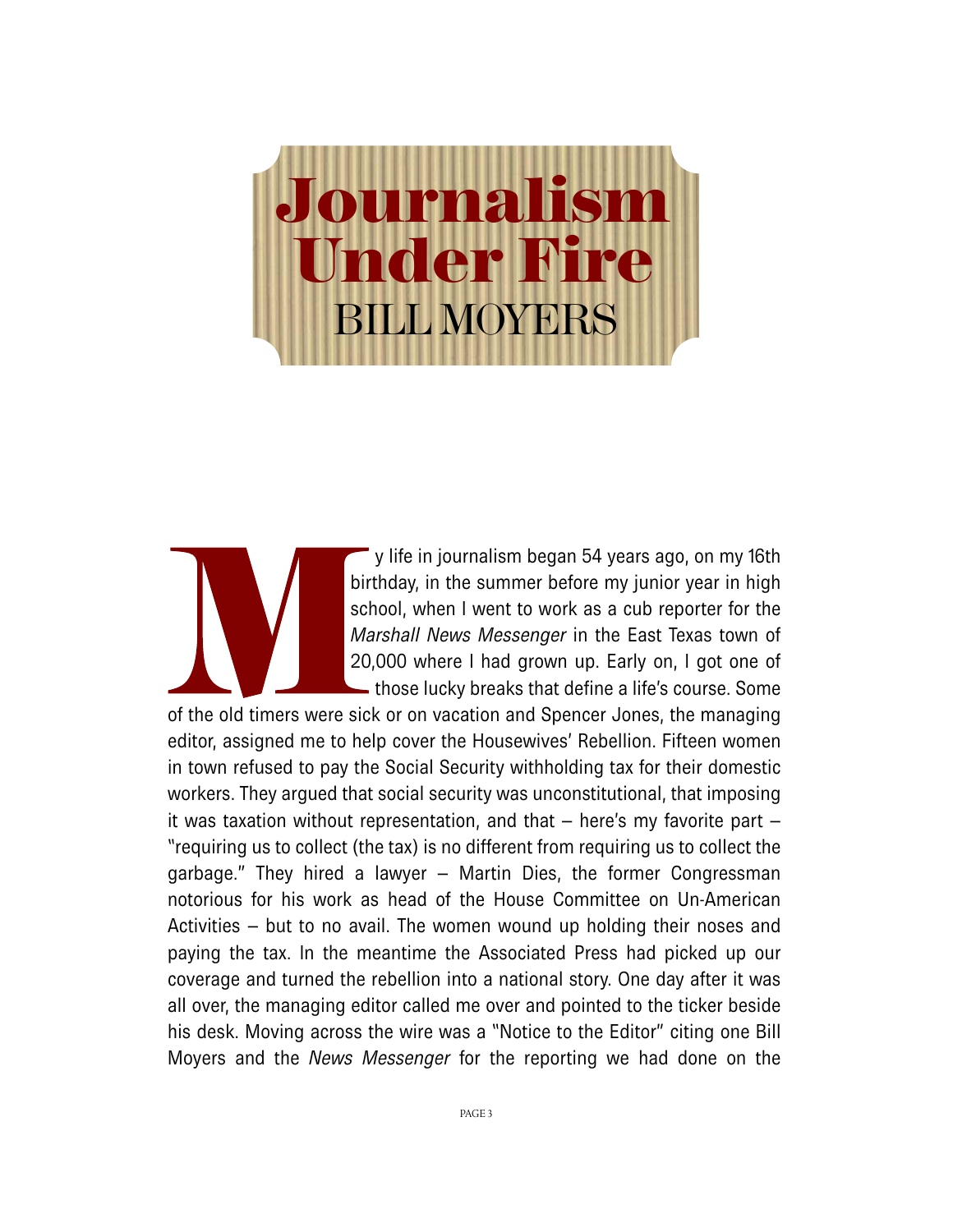rebellion. I was hooked. Looking back on that experience and all that followed, I often think of what Joseph Lelyveld told aspiring young journalists when he was executive editor of the *New York Times.* "You can never know how a life in journalism will turn out," he said. "Decide that you want to be a scholar, a lawyer, or a doctor ... and your path to the grave is pretty well laid out before you. Decide that you want to enter our rather less reputable line of work and you set off on a route that can sometimes seem to be nothing but diversions, switchbacks and a life of surprises ... with the constant temptation to keep reinventing yourself."

So I have. My path led me on to graduate school, a detour through seminary, then to LBJ's side in Washington, and, from there, through circumstances so convoluted I still haven't figured them out, back to journalism, first at *Newsday* and then the big leap from print to television, to PBS and CBS and back again – just one more of those vagrant journalistic souls who, intoxicated with the moment is always looking for the next high: the lead not yet written, the picture not yet taken, the story not yet told.

It took me awhile after I left government to get my footing back in journalism. I had to learn all over again that what's important for the journalist is not how close you are to power but how close you are to reality. I've seen plenty of reality. Journalism took me to famine and revolution in Africa and to war in Central America; it took me to the bedside of the dying and delivery rooms of the newborn. It took me into the lives of inner-city families in Newark and working-class families in Milwaukee struggling to find their place in the new global economy. CBS News paid me richly to put in my two cents worth on just about anything that happened on a given day. As a documentary journalist I've explored everything from the power of money in politics to how to make a poem. I've investigated the abuse of power in the Watergate and Iran-Contra scandals and the unanswered questions of 9/11. I've delved into the "Mystery of Chi" in Chinese traditional medicine as well as the miracle that empowered a one-time slave trader to write the hymn, "Amazing Grace." Journalism has been a continuing course in adult education – my own; other people paid the tuition and travel, and I've never really had to grow up and get a day job. I made a lot of mistakes along the way, but I've enjoyed the company of colleagues as good as they come, who kept inspiring me to try harder.

They helped me relearn another of journalism's basic lessons. The job of trying to tell the truth about people whose job it is to hide the truth is almost as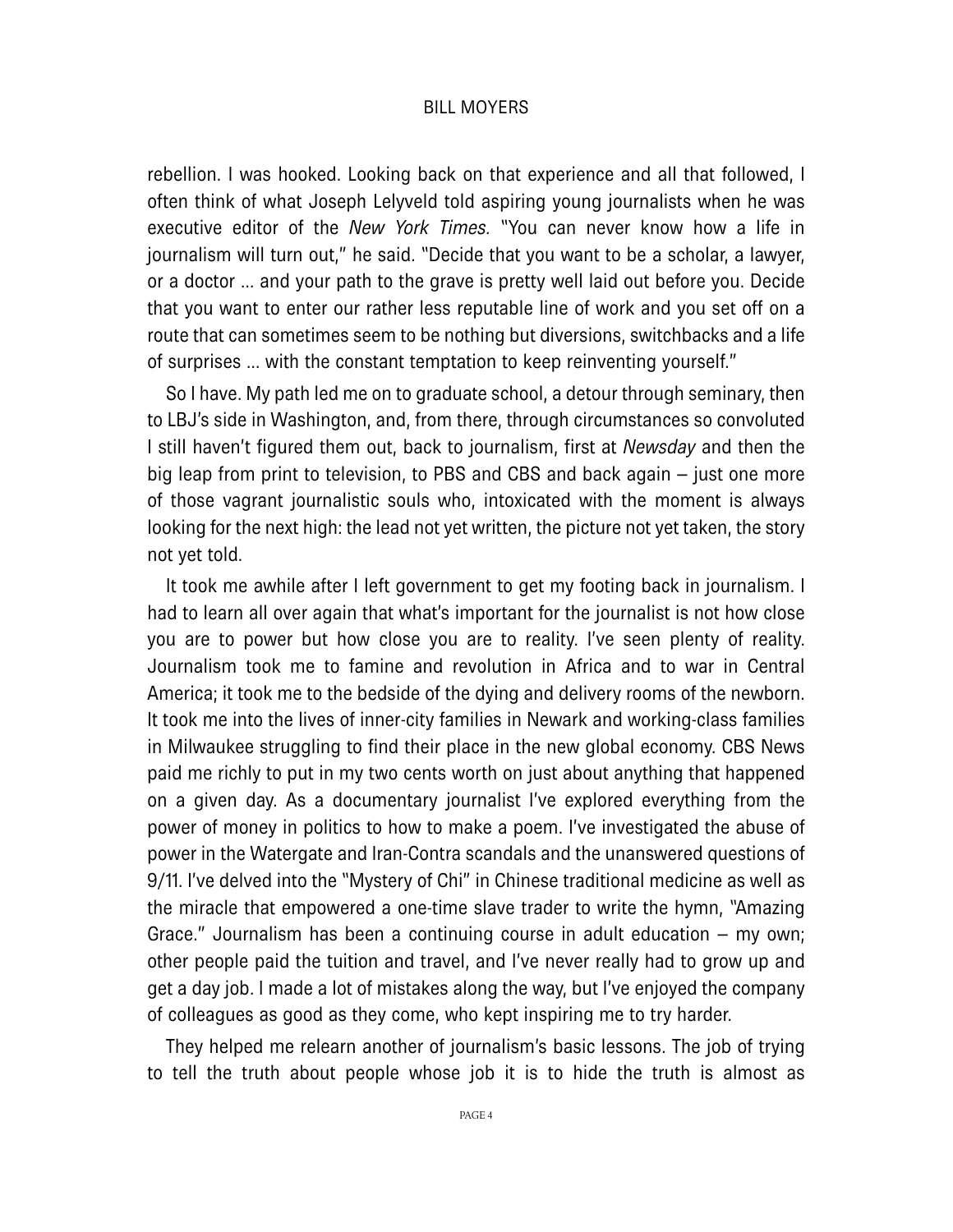complicated and difficult as trying to hide it in the first place. Unless you're willing to fight and refight the same battles until you go blue in the face, drive the people you work with nuts going over every last detail to make certain you've got it right, and then take hit after unfair hit accusing you of "bias," or, these days, even a point of view, there's no use even trying. You have to love it, and I do. I remember what Izzy Stone said about this. For years he was America's premier independent journalist, bringing down on his head the sustained wrath of the high and mighty for publishing in his little four-page *I.F. Stone's Weekly* the government's lies and contradictions culled from the government's own official documents. No matter how much they pummeled him, Izzy Stone said: "I have so much fun I ought to be arrested."

That's how I felt 25 five years ago when my colleague Sherry Jones and I produced the first documentary ever about the purchase of government favors by political action committees. When we unfurled across the Capitol grounds yard after yard of computer printouts listing campaign contributions to every member of Congress, there was a loud outcry, including from several politicians who had been allies just a few years earlier when I worked at the White House.

I loved it, too, when Sherry and I connected the dots behind the Iran-Contra scandal. That documentary sent the right-wing posse in Washington running indignantly to congressional supporters of public television who accused PBS of committing – horrors! – journalism right on the air. While everyone else was all over the Monica Lewinsky imbroglio, Sherry and I took after Washington's other scandal of the time – the unbridled and illegal fundraising by Democrats in the campaign of 1996. This time it was Democrats who wanted me arrested.

ut taking on political scandal is nothing compared to what can happen if you raise questions about corporate power in Washington. When my colleagues and I started looking into the subject of pesticides and food for a Frontline documentary, my producer Marty Koughan learned that industry was attempting behind closed doors to dilute the findings of a National Academy of Sciences study on the effects of pesticide residues on children. Before we finished the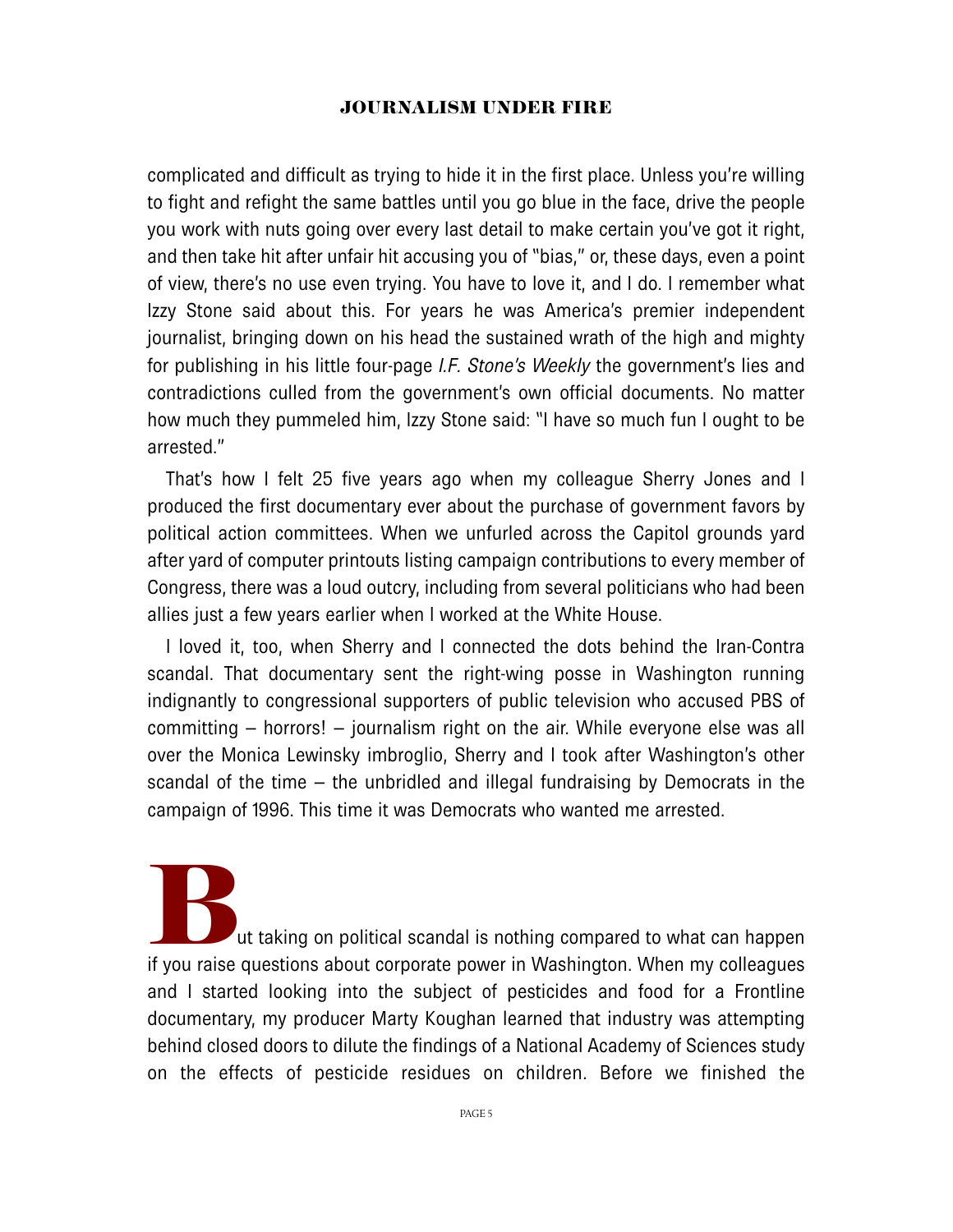documentary, the industry somehow purloined a copy of our draft script – we still aren't certain how – and mounted a sophisticated and expensive campaign to discredit our broadcast before it aired. Television reviewers and editorial page editors were flooded in advance with pro-industry propaganda. There was a whispering campaign. A *Washington Post* columnist took a dig at the broadcast on the morning of the day it aired – without even having seen it – and later confessed to me that the dirt had been supplied by a top lobbyist for the chemical industry. Some public television managers across the country were so unnerved by the blitz of dis-information they received from the industry that before the documentary had even aired, they protested to PBS with letters prepared by the industry.

Here's what most perplexed us: Eight days before the broadcast, the American Cancer Society – an organization that in no way figured in our story – sent to its 3,000 local chapters a "critique" of the unfinished documentary claiming, wrongly, that it exaggerated the dangers of pesticides in food. We were puzzled. Why was the American Cancer Society taking the unusual step of criticizing a documentary that it had not seen, that had not aired, and that did not claim what the society alleged? An enterprising reporter in town named Sheila Kaplan looked into these questions for Legal Times and discovered that a public relations firm, which had worked for several chemical companies, also did pro bono work for the American Cancer Society. The firm was able to cash in some of the goodwill from that "charitable" work to persuade the compliant communications staff at the Society to distribute some harsh talking points about the documentary – talking points that had been supplied by, but not attributed to, the public relations firm.

Others also used the American Cancer Society's good name in efforts to tarnish the journalism before it aired; including right-wing front groups who railed against what they called "junk science on PBS" and demanded Congress pull the plug on public television. PBS stood firm. The documentary aired, the journalism held up, and the National Academy of Sciences felt liberated to release the study that the industry had tried to demean.

They never give up. Sherry and I spent more than a year working on another documentary called *"*Trade Secrets*,"* based on revelations – found in the industry's archives – that big chemical companies had deliberately withheld from workers and consumers damaging information about toxic chemicals in their products. These internal industry documents are a fact. They exist. They are not a matter of opinion or point of view. And they portrayed deep and pervasive corruption in a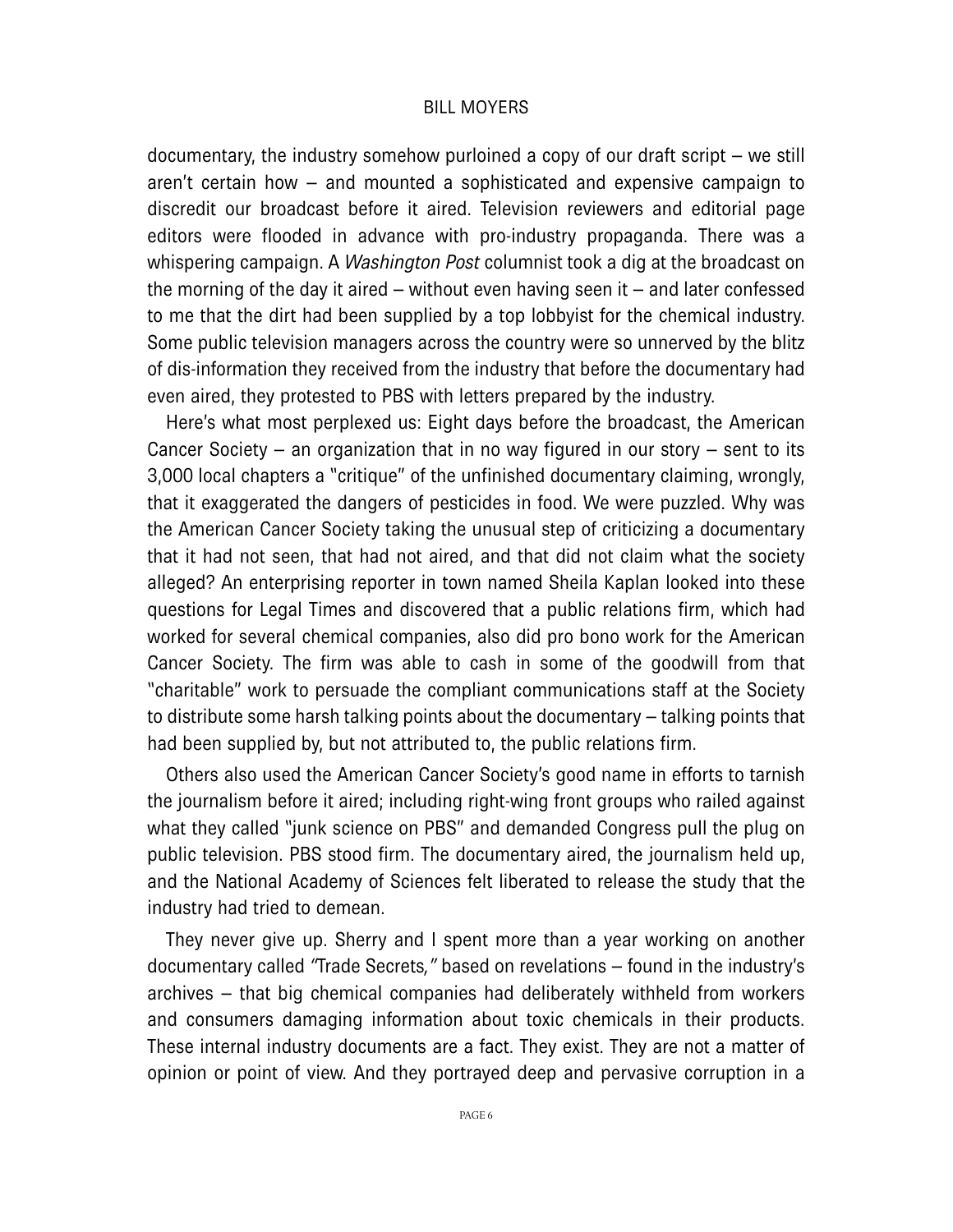major American industry, revealing that we live under a regulatory system designed by the industry itself. If the public and government regulators had known over the years what the industry was keeping secret about the health risks of its products, America's laws and regulations governing chemical manufacturing would have been far more protective of human health than they were.

Hoping to keep us from airing those secrets, the industry hired a public relations firm in Washington noted for using private detectives and former CIA, FBI, and drug enforcement officers to conduct investigations for corporations. One of the company's founders was on record as saying that sometimes corporations need to resort to unconventional resources, including "using deceit", to defend themselves. Given the scurrilous underground campaign that was conducted to smear our journalism, his comments were an understatement. Not only was there the vicious campaign directed at me personally, but once again pressure was brought to bear on PBS through industry allies in Congress. PBS stood firm, the documentary aired, and a year later the National Academy of Television Arts and Sciences awarded "Trade Secrets" an Emmy for outstanding investigative journalism.

I've gone on like this not to regale you with old war tales but to get to a story that John Henry Faulk told me. Most of you are too young to remember John Henry – a wonderful raconteur, entertainer, and a popular host on CBS Radio back when radio was in its prime. But those were days of paranoia and red-baiting – the McCarthy era – and the right-wing sleaze merchants went to work on John Henry with outlandish accusations that he was a communist. A fearful CBS refused to rehire him and John Henry went home to Texas to live out his days. He won a famous libel suit against his accusers and wrote a classic book about those events and the meaning of the First Amendment.

In an interview I did with him shortly before his death a dozen years ago, John Henry told the story of how he and friend Boots Cooper were playing in the chicken house when they were about 12 years old. They spied a chicken snake in the top tier of nests, so close it looked like a boa constrictor. As John Henry told it to me, "All the frontier courage drained out our heels – actually it trickled down our overall legs – and Boots and I made a new door through the henhouse wall." His momma came out and, learning what the fuss was about, said to Boots and John Henry: "Don't you know chicken snakes are harmless? They can't hurt you." And Boots, rubbing his forehead and behind at the same time, said, "Yes, Mrs. Faulk, I know that, but they can scare you so bad, it'll cause you to hurt yourself." John Henry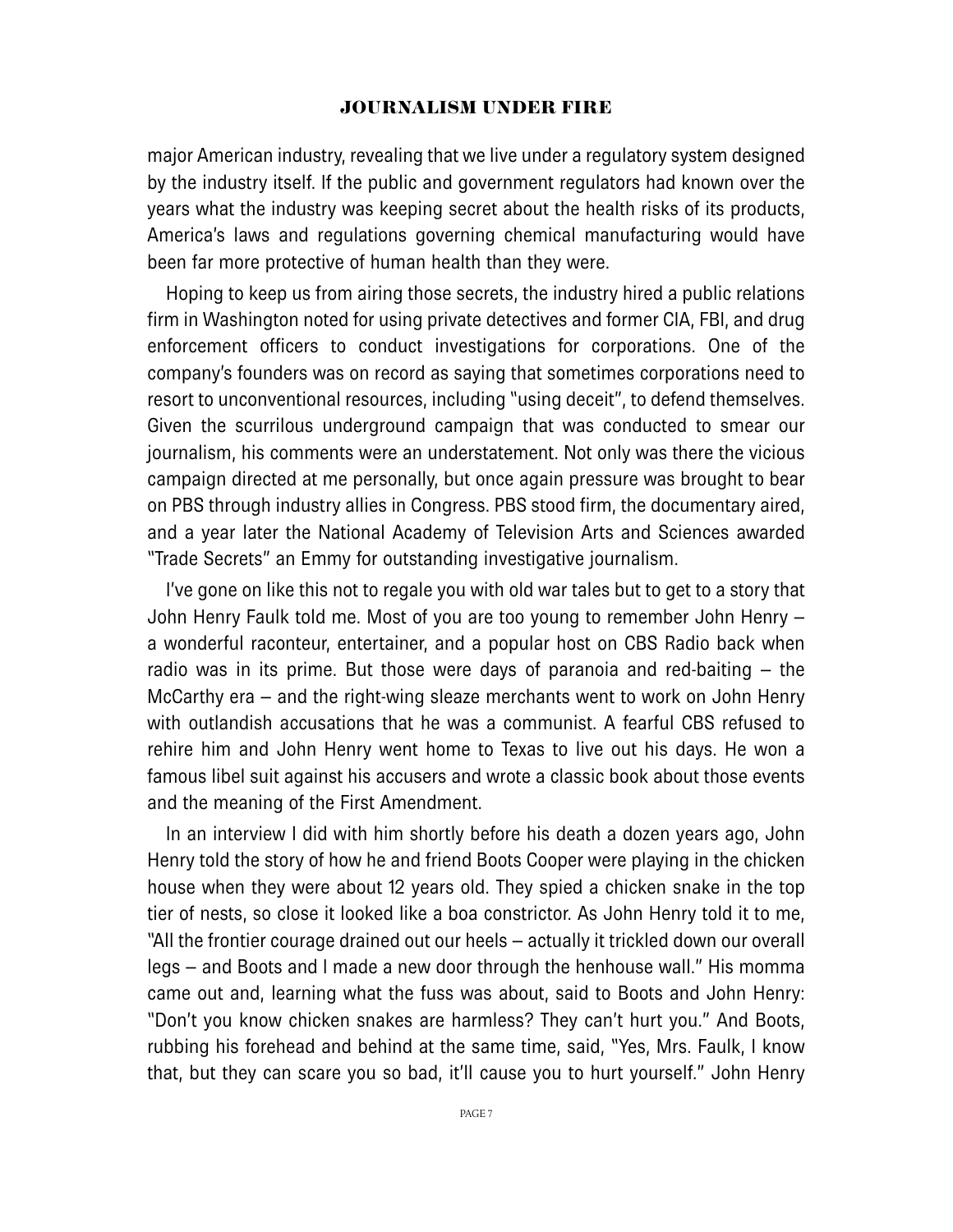Faulk told me that's a lesson he never forgot. It's a good one for any journalist to tuck away and call on when journalism is under fire.

Our job remains essentially the same: to gather, weigh, organize, analyze and present information people need to know in order to make sense of the world. You will hear it said this is not a professional task – John Carroll of the *Los Angeles Times* recently reminded us there are "no qualification tests, no boards to censure misconduct, no universally accepted set of standards." Maybe so. But I think that what makes journalism a profession is the deep ethical imperative of which the public is aware only when we violate it – think Jayson Blair, Stephen Glass, Jim Kelly. Ed Wasserman, once an editor himself and now teaching at Washington and Lee University, says that journalism "is an ethical practice because it tells people what matters and helps them determine what they should do about it." So good newsrooms "are marinated in ethical conversations...What should this lead say? What I should I tell that source?" We practice this craft inside "concentric rings of duty and obligations: Obligations to sources, our colleagues, our bosses, our readers, our profession, and our community" – and we function under a system of values "in which we try to understand and reconcile strong competing claims." Our obligation is to sift patiently and fairly through untidy realities, measure the claims of affected people, and present honestly the best available approximation of the truth – and this, says Ed Wasserman, is an ethical practice.

 $\mathsf{L}$ t's never been easy, and it's getting harder. For more reasons then you can shake a stick at. One is the sheer magnitude of the issues we need to report and analyze. My friend Bill McKibben enjoys a conspicuous place in my pantheon of journalistic heroes for his pioneer work in writing about the environment; his bestseller *The End of Nature* carried on where Rachel Carson's *Silent Spring* left off. Recently in *Mother Jones,* Bill described how the problems we cover – conventional, manageable problems, like budget shortfalls, pollution, crime – may be about to convert to chaotic, unpredictable situations. He puts it this way: If you don't have a job, "that's a problem, and unemployment is a problem, and they can both be managed: You learn a new skill, the Federal Reserve lowers interest rates to spur the economy. But millions of skilled, well-paying jobs disappearing to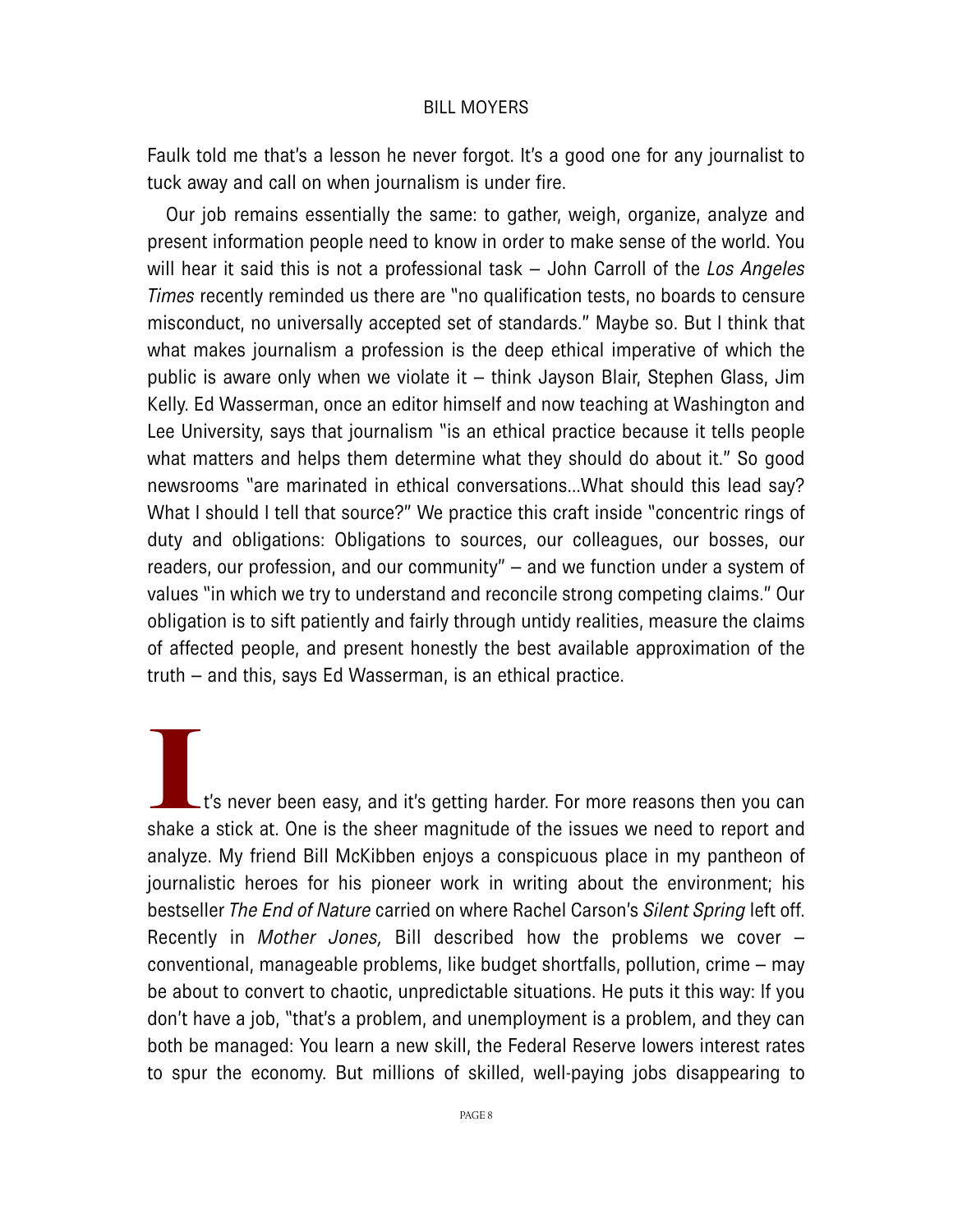Bangalore is a situation; it's not clear what, if anything, the system can do to turn it around."

Perhaps the most unmanageable of all problems, Bill McKibben writes, is the accelerating deterioration of the environment. While the present administration has committed a thousand acts of vandalism against our air, water, forests and deserts, were we to change managers, Bill argues, some of that damage would abate. What won't go away, he continues, are the perils with huge momentum – the greenhouse effect, for instance. Scientists have been warning us about it since the 1980s. But now the melt of the Arctic seems to be releasing so much freshwater into the North Atlantic that even the Pentagon is alarmed that a weakening Gulf Stream could yield abrupt – and overwhelming – changes, the kind of climate change that threatens civilization. How do we journalists get a handle on something of that enormity?

Or on ideology. One of the biggest changes in my lifetime is that the delusional is no longer marginal. How do we fathom and explain the mindset of violent exhibitionists and extremists who blow to smithereens hundreds of children and teachers of Middle School Number One in Beslan, Russia? Or the radical utopianism of martyrs who crash hijacked planes into the World Trade Center? How do we explain the possibility that a close election in November could turn on several million good and decent citizens who believe in the Rapture Index? That's what I said – the Rapture Index; Google it and you will understand why the bestselling books in America today are the 12 volumes of the "Left Behind" series that have earned multi-millions of dollars for their co-authors, who, earlier this year, completed a triumphant tour of the Bible Belt whose buckle holds in place George W. Bush's armor of the Lord.

These true believers subscribe to a fantastical theology concocted in the l9th century by a couple of immigrant preachers who took disparate passages from the Bible and wove them into a narrative millions of people believe to be literally true.

According to this narrative, Jesus will return to earth only when certain conditions are met: when Israel has been established as a state; when Israel then occupies the rest of its "biblical lands;" when the third temple has been rebuilt on the site now occupied by the Dome of the Rock and Al Aqsa mosques; and, then, when legions of the Antichrist attack Israel. This will trigger a final showdown in the valley of Armageddon during which all the Jews who have not converted will be burned. Then the Messiah returns to earth. The Rapture occurs once the big battle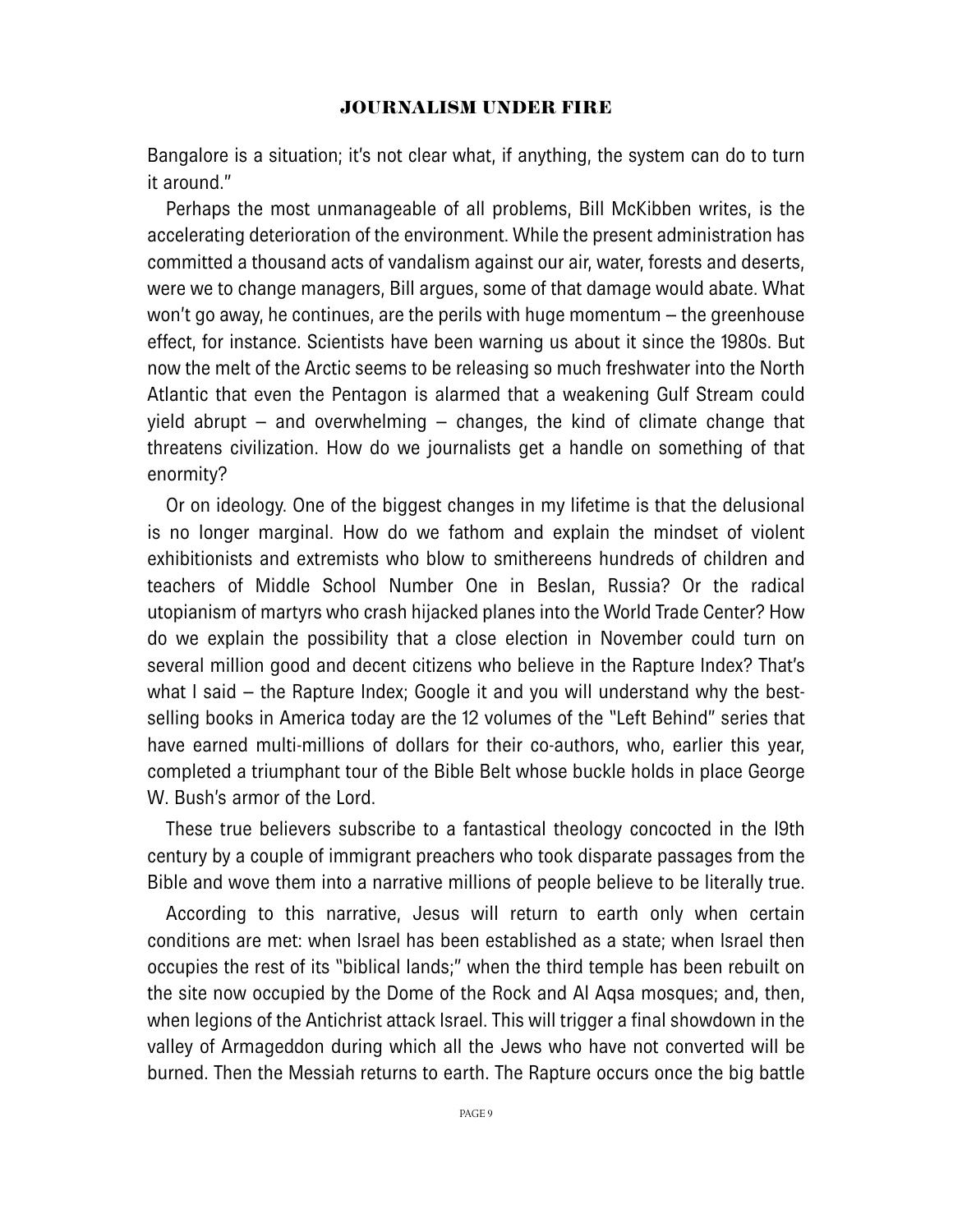begins. True believers "will be lifted out of their clothes and transported to heaven where, seated next to the right hand of God, they will watch their political and religious opponents suffer plagues of boils, sores, locusts and frogs during the several years of tribulation which follow."

I'm not making this up. We're reported on these people for our weekly broadcast on PBS, following some of them from Texas to the West Bank. They are sincere, serious and polite as they tell you that they feel called to help bring the Rapture on as fulfillment of biblical prophecy. That's why they have declared solidarity with Israel and the Jewish settlements and backed up their support with money and volunteers. It's why they have staged confrontations at the old temple site in Jerusalem. It's why the invasion of Iraq for them was a warm-up act, predicted in the 9th chapter of the Book of Revelations where four angels "which are bound in the great river Euphrates will be released "to slay the third part of men.'

As the British writer George Monbiot has pointed out, for these people, the Middle East is not a foreign policy issue, it's a biblical scenario, a matter of personal belief. A war with Islam in the Middle East is not something to be feared but welcomed; if there's a conflagration there, they come out winners on the far side of tribulation, inside the pearly gates, in celestial splendor, supping on ambrosia to the accompaniment of harps plucked by angels.

One estimate puts these people at about 15 percent of the electorate. Most are likely to vote Republican; they are part of the core of George W. Bush's base support. He knows who they are and what they want. When the president asked Ariel Sharon to pull his tanks out of Jenin in 2002, more than 100,000 angry Christian fundamentalists barraged the White House with e-mails, and Mr. Bush never mentioned the matter again. Not coincidentally, the administration recently put itself solidly behind Ariel Sharon's expansions of settlements on the West Banks. In George Monbiot's analysis, the president stands to lose fewer votes by encouraging Israeli expansion into the West Bank than he stands to lose by restraining it. "He would be mad to listen to these people, but he would also be mad not to." No wonder Karl Rove walks around the West Wing whistling "Onward Christian Soldiers." He knows how many votes he is likely to get from these pious folk who believe that the Rapture Index now stands at 144 – just one point below the critical threshold at which point the prophecy is fulfilled, the whole thing blows, the sky is filled with floating naked bodies, and the true believers wind up at the right hand of God. With no regret for those left behind. *(See George Monbiot. The*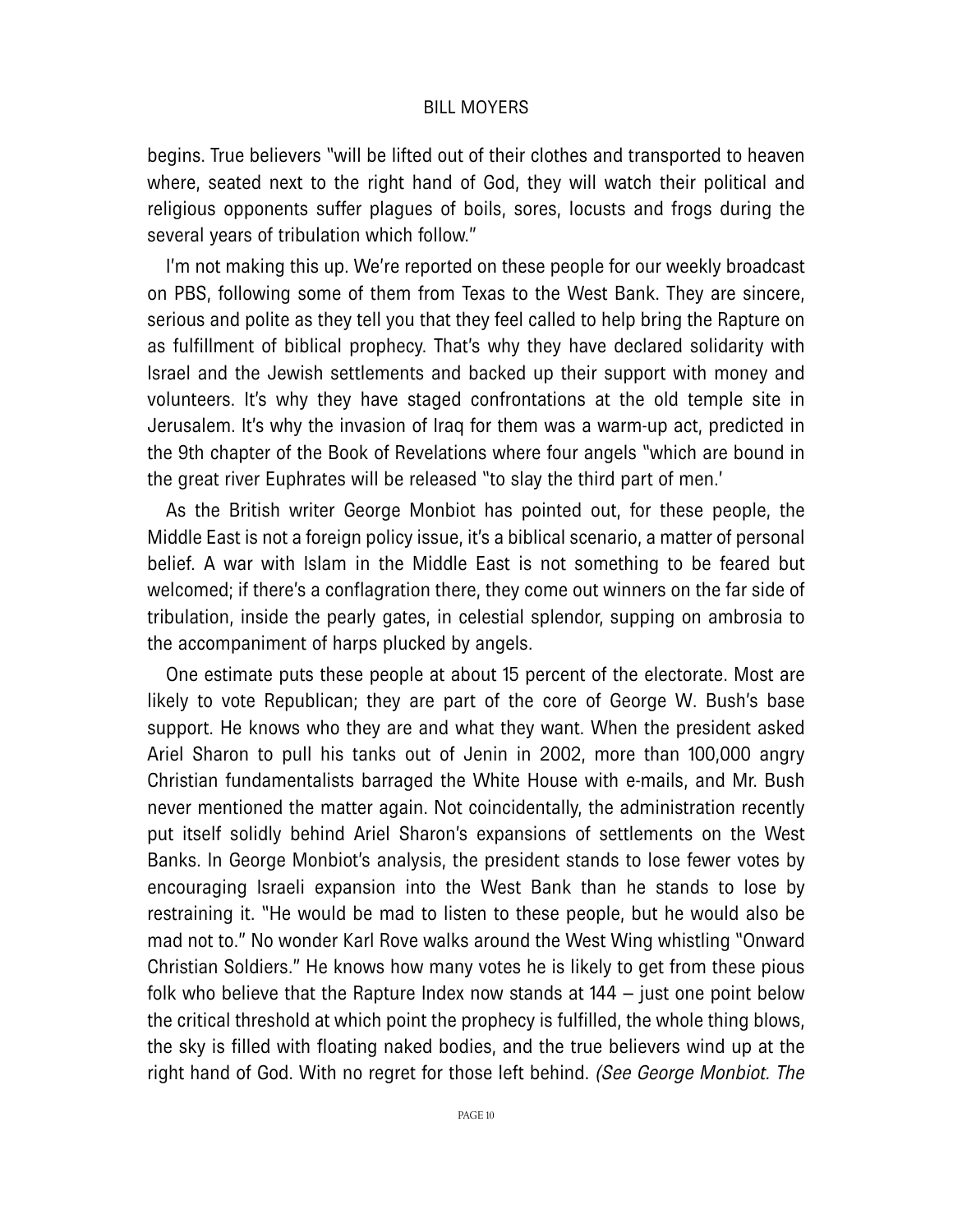#### *Guardian, April 20th, 2004. It's also in Monbiot's columns on coldtype.net)*

I know, I know: You think I am bonkers. You think Ann Coulter is right to aim her bony knee at my groin and that O'Reilly should get a Peabody for barfing all over me for saying there's more to American politics than meets the Foxy eye. But this is just the point: Journalists who try to tell these stories, connect these dots, and examine these links are demeaned, disparaged and dismissed. This is the very kind of story that illustrates the challenge journalists face in a world driven by ideologies that are stoutly maintained despite being contradicted by what is generally accepted as reality. Ideologues – religious, political, or editorial ideologues – embrace a world view that cannot be changed because they admit no evidence to the contrary. And Don Quixote on Rocinante tilting at windmills had an easier time of it than a journalist on a laptop tilting with facts at the world's fundamentalist belief systems.

For one thing, you'll get in trouble with the public. The *Chicago Tribune* recently conducted a national poll in which about half of those surveyed said there should be been some kind of press restraint on reporting about the prison abuse scandal in Iraq; I suggest those people don't want the facts to disturb their belief system about American exceptionalism. The poll also found that five or six of every 10 Americans "would embrace government controls of some kind on free speech, especially if it is found unpatriotic." No wonder scoundrels find refuge in patriotism; it offers them immunity from criticism.

If raging ideologies are difficult to penetrate, so is secrecy. Secrecy is hardly<br>a new or surprising story. But we are witnessing new barriers imposed to public access to information and a rapid mutation of America's political culture in favor of the secret rule of government. I urge you to read the special report, "Keeping Secrets," published recently by the American Society of Newspaper Editors *(for a copy send an e-mail to publications@knightfdn.org)*. You will find laid out there what the editors call a "zeal for secrecy" pulsating through government at every level, shutting off the flow of information from sources such as routine hospital reports to what one United States senator calls the "single greatest rollback of the Freedom of Information Act in history."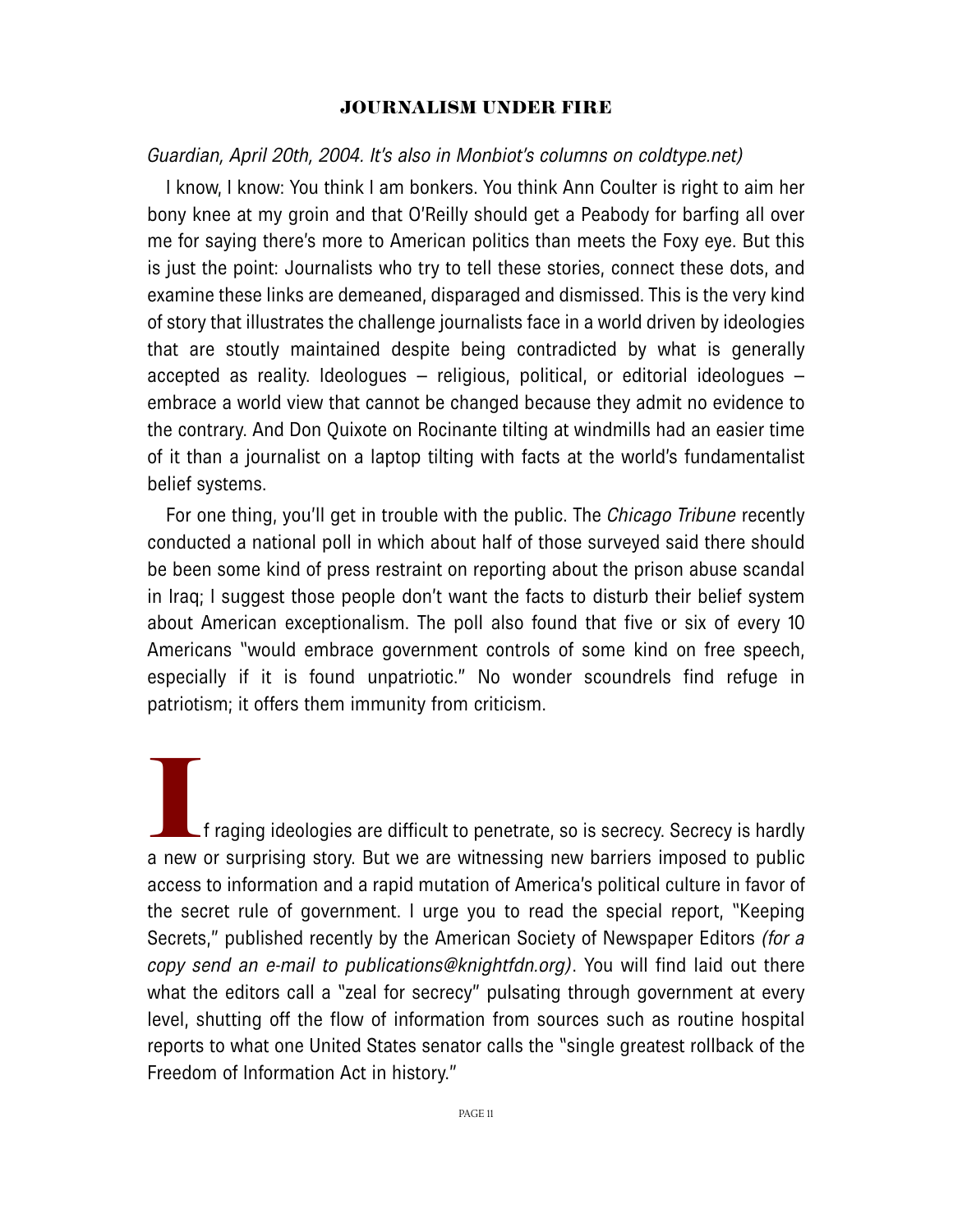In the interest of full disclosure, I digress here to say that I was present when President Lyndon Johnson signed the Freedom of Information Act on July 4, 1966. In language that was almost lyrical, he said he was signing it "with a deep sense of pride that the United States is an open society in which the people's right to know is cherished and guarded." But as his press secretary at the time, I knew something that few others did: LBJ had to be dragged kicking and screaming to the signing ceremony. He hated the very idea of FOIA, hated the thought of journalists rummaging in government closets, hated them challenging the official review of realty. He dug in his heels and even threatened to pocket-veto the bill after it reached the White House. Only the tenacity of a congressman named John Moss got the bill passed at all, and that was after a 12-year battle against his elders in Congress, who blinked every time the sun shined in the dark corridors of power. They managed to cripple the bill Moss had drafted, and even then, only some lastminute calls to LBJ from a handful of newspaper editors overcame the president's reluctance. He signed "the f---ing thing," as he called it, and then set out to claim credit for it.

But never has there been an administration like the one in power today  $-$  so disciplined in secrecy, so precisely in lockstep in keeping information from the people at large and, in defiance of the Constitution, from their representatives in Congress. The litany is long: The president's chief of staff orders a review that leads to at least 6000 documents being pulled from government websites. The Defense Department bans photos of military caskets being returned to the U.S. To hide the influence of Kenneth Lay, Enron, and other energy moguls, the vice president stonewalls his energy task force records with the help of his duck-hunting pal on the Supreme Court. The CIA adds a new question to its standard employee polygraph exam, asking, "Do you have friends in the media?" There have been more than 1200 presumably terrorist-related arrests and 750 people deported, and no one outside the government knows their names, or how many court docket entries have been erased or never entered. Secret federal court hearings have been held with no public record of when or where or who is being tried.

Secrecy is contagious. The Nuclear Regulatory Commission has announced that "certain security information included in the reactor oversight process" will no longer be publicly available, and no longer be updated on the agency's website.

New controls are being imposed on space surveillance data once found on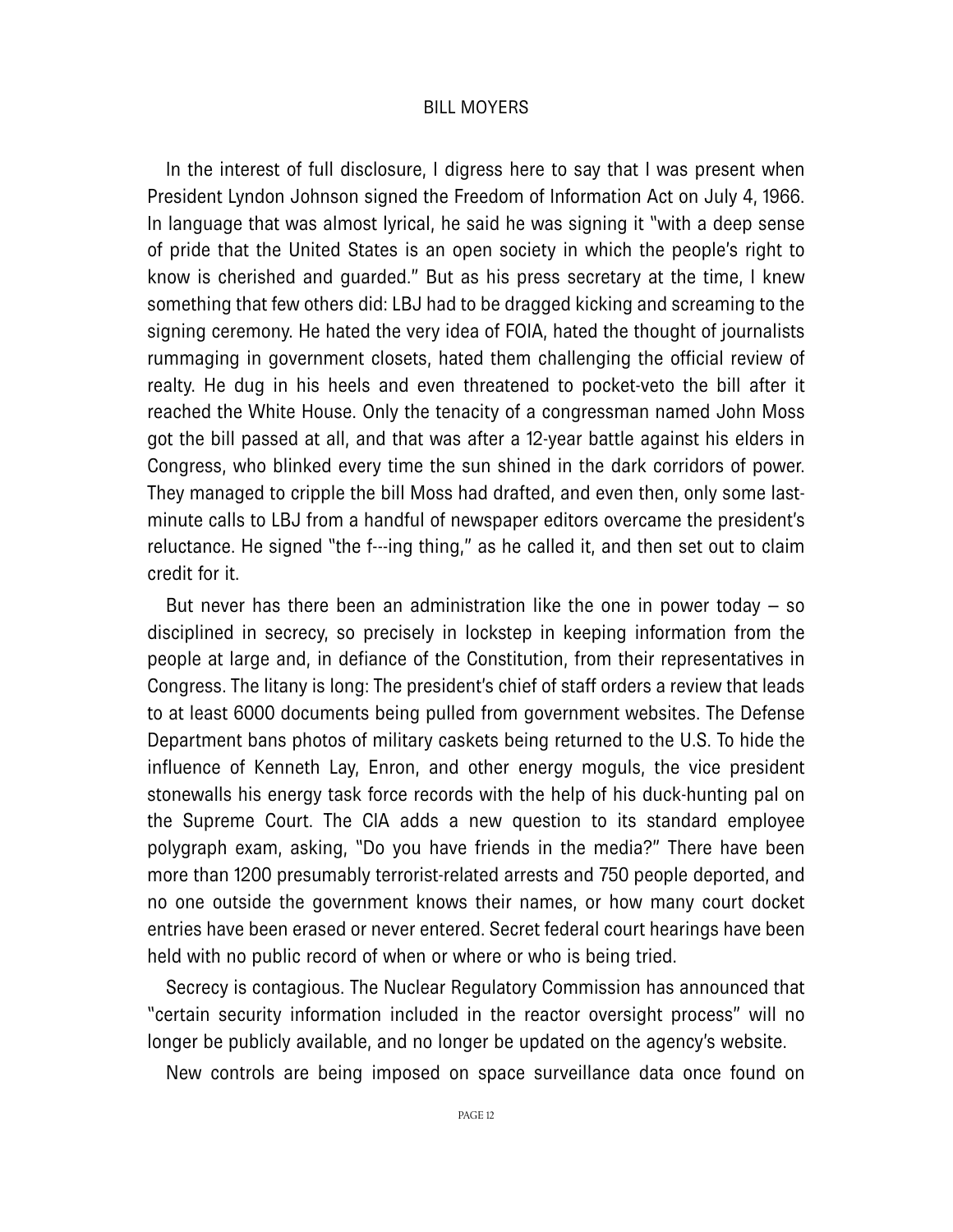NASA's web site. The FCC has now restricted public access to reports of telecommunications disruption because the Department of Homeland Security says communications outages could provide "a roadmap for terrorists."

One of the authors of the ASNE report, Pete Weitzel, former managing editor of the *Miami Herald* and now coordinator for the Coalition of Journalists for Open Government, describes how Section 214 of the Homeland Security Act makes it possible for a company to tell Homeland Security about an eroding chemical tank on the bank of a river, but DHS could not disclose this information publicly or, for that matter, even report it to the Environmental Protection Agency. And if there were a spill and people were injured, the information given DHS could not be used in court! Secrecy is contagious – and scandalous. The *Washington Post* reports that nearly 600 times in recent years, a judicial committee acting in private has stripped information from reports intended to alert the public to conflicts of interest involving federal judges.

Secrecy is contagious, scandalous – and toxic. According to the ASNE report, curtains are falling at the state and local levels, too. The tiny south Alabama town of Notasulga decided to allow citizens to see records only one hour a month. It had to rescind the decision, but now you have to make a request in writing, make an appointment and state a reason for wanting to see any document. The state legislature in Florida has adopted 14 new exemptions to its sunshine and public record laws. Over the objections of law enforcement officials and Freedom of Information advocates, they passed a new law prohibiting police from making lists of gun owners even as it sets a fine of \$5 million for violation.

Secrecy is contagious, scandalous, toxic – and costly. Pete Weitzel estimates that the price tag for secrecy today is more than \$5 billion annually (I have seen other estimates up to \$6.5 billion a year.)

This "zeal for secrecy" I am talking about – and I have barely touched the surface – adds up to a victory for the terrorists. When they plunged those hijacked planes into the World Trade Center and the Pentagon three years ago this morning, they were out to hijack our Gross National Psychology. If they could fill our psyche with fear – as if the imagination of each one of us were Afghanistan and they were the Taliban – they could deprive us of the trust and confidence required for a free society to work. They could prevent us from ever again believing in a safe, decent or just world and from working to bring it about. By pillaging and plundering our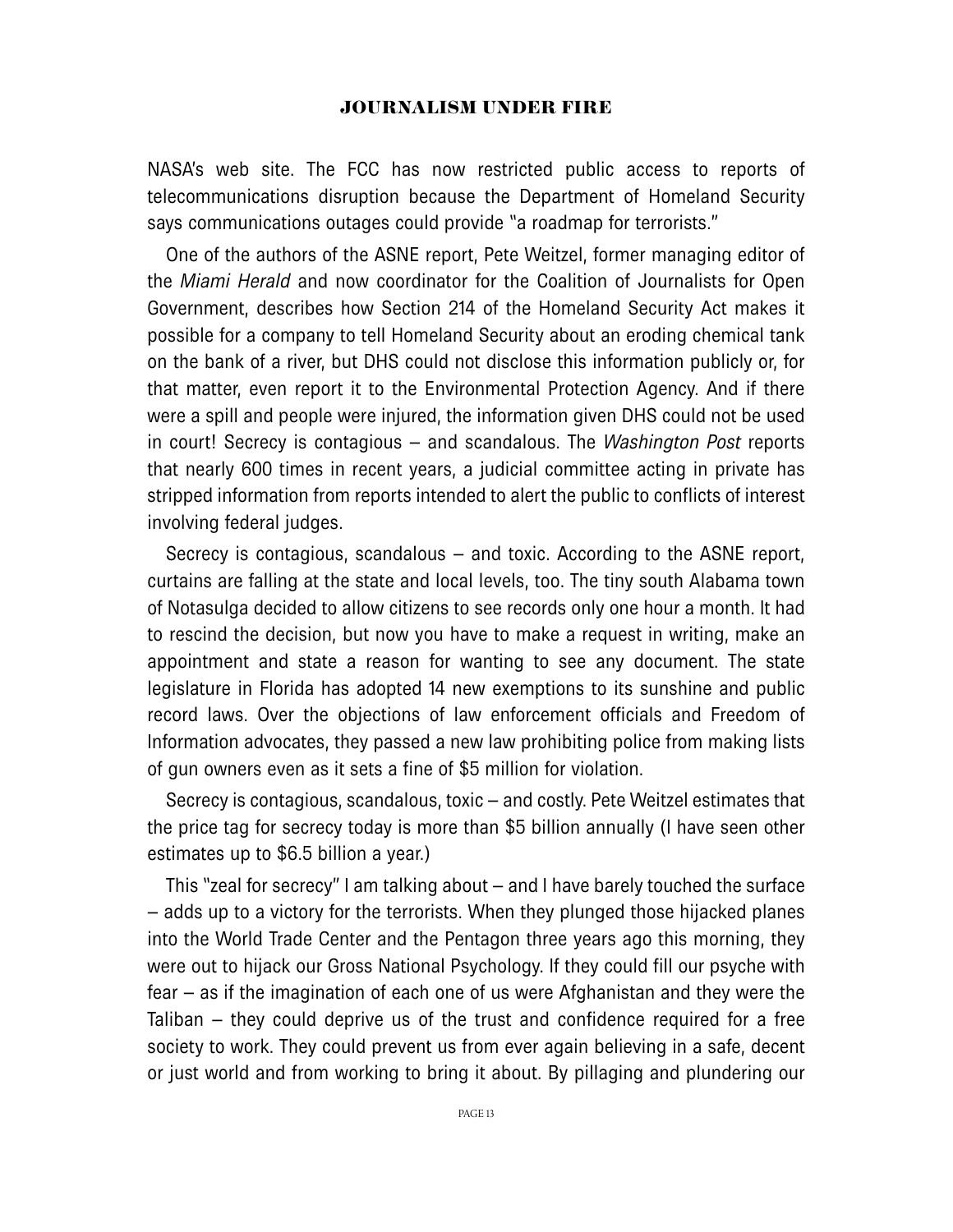peace of mind they could panic us into abandoning those unique freedoms – freedom of speech, freedom of the press – that constitute the ability of democracy to self-correct and turn the ship of state before it hits the iceberg.

I thought of this during the recent Republican National Convention in New York – thought of the terrorists as enablers of democracy's self-immolation. My office is on the west side of Manhattan, two blocks from Madison Square Garden. From where I sit I could see snipers on the roof. Helicopters overhead. Barricades at every street corner. Lines of police stretching down the avenues. Unmarked vans. Flatbed trucks. Looking out his own window, the writer Nick Turse saw what I saw and more. Special Forces brandishing automatic rifles. Rolls of orange plastic netting. Dragnets. Pre-emptive arrests of peaceful protesters. Cages for detainees. And he caught sight of what he calls "the ultimate blending of corporatism and the police state – the Fuji blimp – now emblazoned with a second logo: NYPD." A spy-in-the sky, outfitted "with the latest in video-surveillance equipment, loaned free of charge to the police all week long." Nick Turse saw these things and sees in them, as do I, "The Rise of the Homeland Security State."

Will we be cowed by it? Will we investigate and expose its excesses? Will we ask hard questions of the people who run it? The answers are not clear. As deplorable as was the betrayal of their craft by Jayson Blair, Stephen Glass and Jim Kelly, the greater offense was the seduction of mainstream media into helping the government dupe the public to support a war to disarm a dictator who was already disarmed. Now we are buying into the very paradigm of a "war on terror" that our government – with staggering banality, soaring hubris, and stunning bravado – employs to elicit public acquiescence while offering no criterion of success or failure, no knowledge of the cost, and no measure of democratic accountability. I am reminded of the answer the veteran journalist Richard Reeves gave when asked by a college student to define "real news." "Real news," said Richard Reeves "is the news you and I need to keep our freedoms." I am reminded of that line from the news photographer in Tom Stoppard's play Night and Day : "People do terrible things to each other, but it's worse in places where everybody is kept in the dark."

I have become a nuisance on this issue – if not a fanatic – because I grew up in the South, where, for so long, truthtellers were driven from the pulpit, the classroom and the newsroom; it took a bloody civil war to drive home the truth of slavery, and still it took another hundred of years of cruel segregation and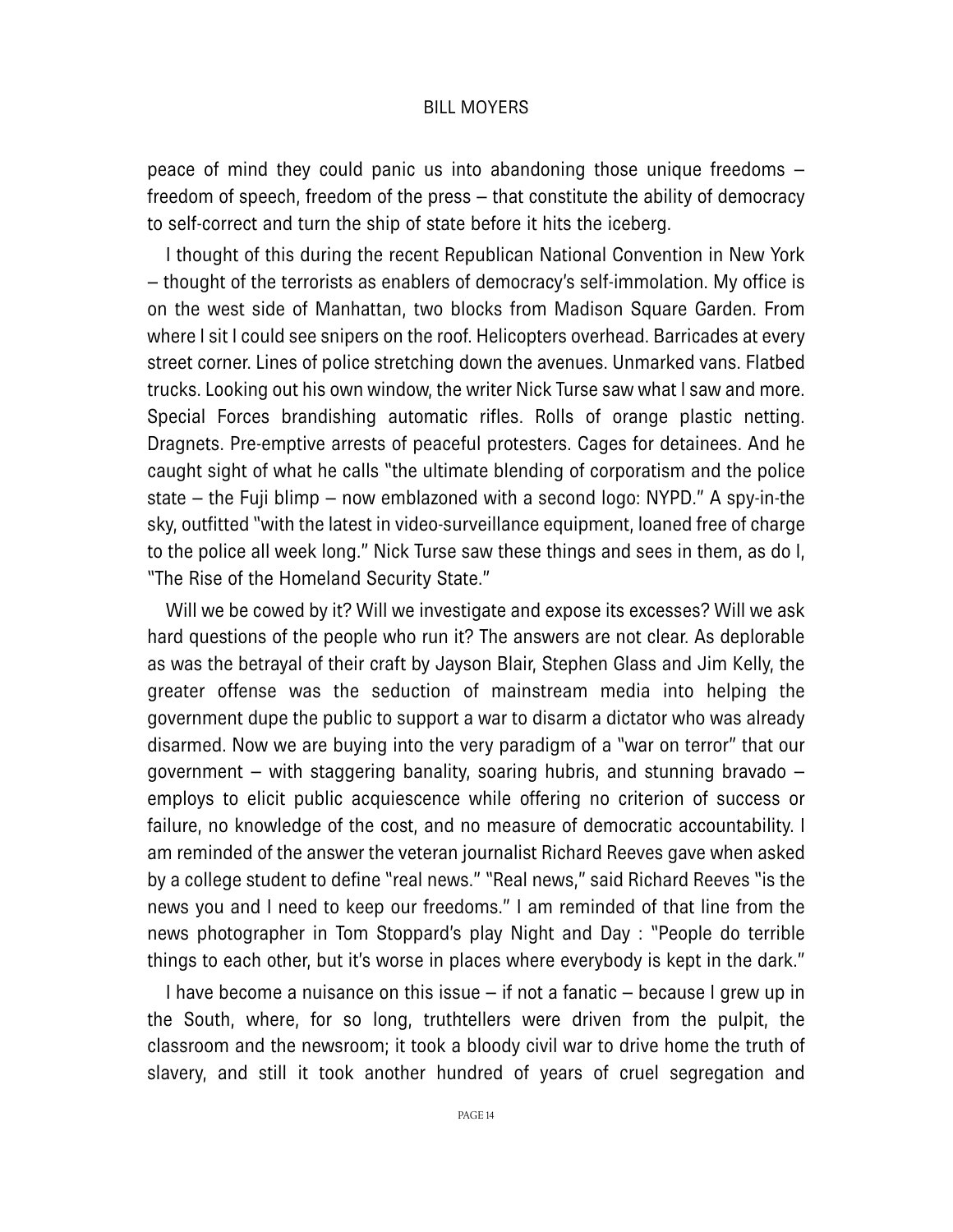oppression before the people freed by that war finally achieved equal rights under the law. Not only did I grow up in the South, which had paid such a high price for denial, but I served in the Johnson White House during the early escalation of the Vietnam War. We circled the wagons and grew intolerant of news that did not confirm to the official view of reality, with tragic consequences for America and Vietnam. Few days pass now that I do not remind myself that the greatest moments in the history of the press came not when journalists made common cause with the state, but when they stood fearlessly independent of it.

That's why I have also become a nuisance, if not a fanatic, on the perils of media consolidation. My eyes were opened wide by the Telecommunications Act of 1996, which led to my first documentary on the subject, called Free Speech for Sale. On our current weekly broadcast we've gone back to the subject more than 30 times. I was astonished when the coupling of Time Warner and AOL – the biggest corporate merger of all time – brought an avalanche of gee-whiz coverage from a media intoxicated by uncritical enthusiasm. Not many people heard the quiet voice of the cultural critic Todd Gitlin pointing out that the merger was not motivated by any impulse to improve news reporting, magazine journalism or the quality of public discourse. Its purpose was to boost the customer base, the shareholders' stock and the personal wealth of top executives. Not only was this brave new combination, in Gitlin's words, "unlikely to arrest the slickening of news coverage, its pulverization into ever more streamlined and simple-minded snippers, its love affair with celebrities and show business, "the deal is likely to accelerate those trends, since the bottom line "usually abhors whatever is more demanding and complex, slower, more prone to ideas, more challenging to complacency."

Sure enough, as merger as followed merger, journalism has been driven further down the hierarchy of values in the huge conglomerates that dominate what we see, read and hear. And to feed the profit margins journalism has been directed to other priorities than "the news we need to know to keep our freedoms." One study reports that the number of crime stories on the network news tripled over six years. Another reports that in 55 markets in 35 states, local news was dominated by crime and violence, triviality and celebrity. The Project for Excellence in Journalism, reporting on the front pages of the *New York Times* and the *Los Angeles Times*, on the ABC, CBS, and NBC Nightly news programs, and on *Time* and *Newsweek*, showed that from 1977 to 1997, the number of stories about government dropped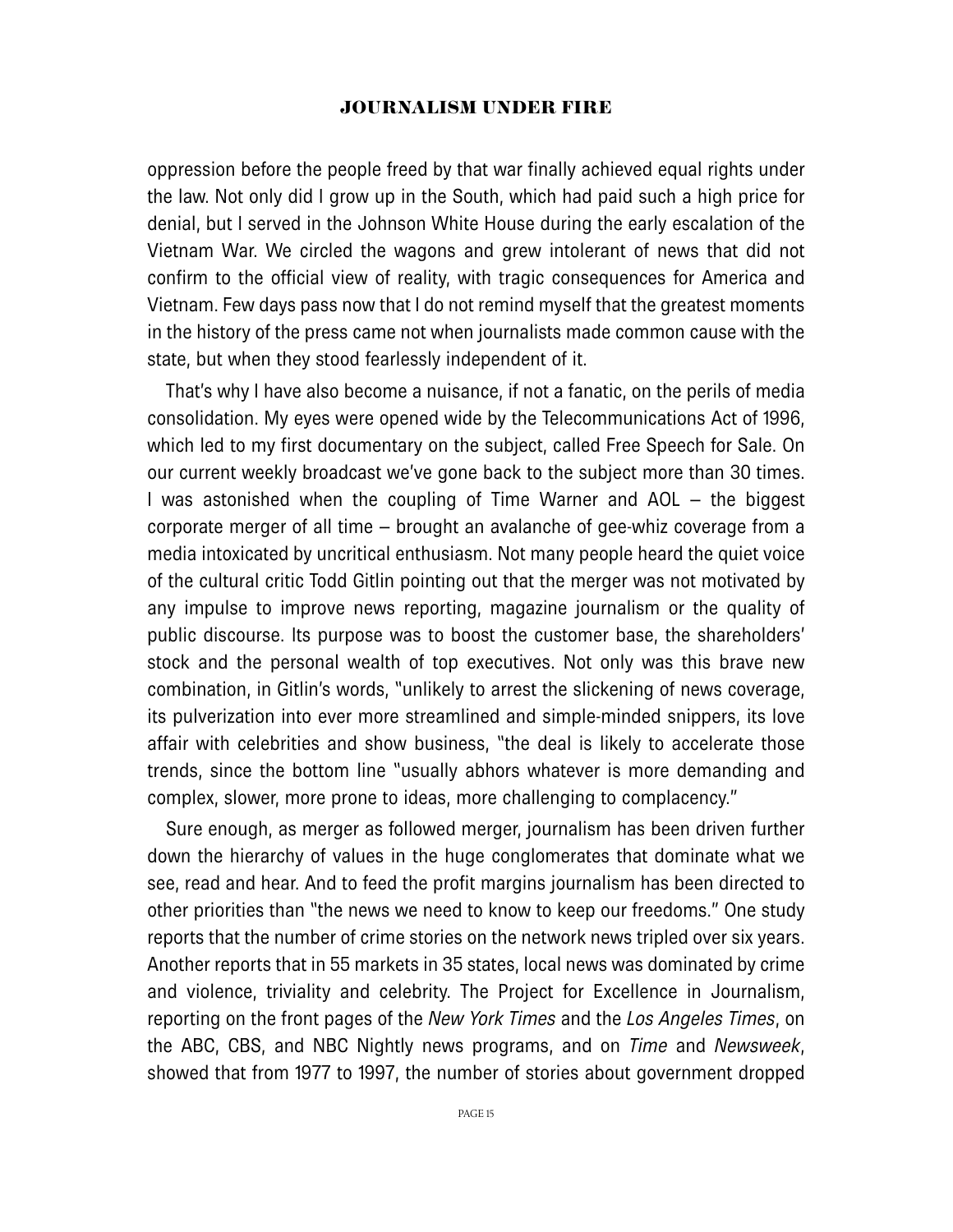from one in three to one in five, while the number of stories about celebrities rose from one in every 50 stories to one in every 14. What difference does it make? Well, it's government that can pick our pockets, slap us into jail, run a highway through our backyard or send us to war. Knowing what government does is "the news we need to keep our freedoms."

Ed Wasserman, among others, has looked closely at the impact on journalism of this growing conglomeration of ownership. He recently wrote: "You would think that having a mightier media would strengthen their ability to assert their independence, to chart their own course, to behave in an adversarial way toward the state." Instead "they fold in a stiff breeze" – as Viacom, one of the richest media companies in the history of thought, did when it "couldn't even go ahead and run a dim-witted movie" on Ronald Reagan because the current president's political arm objected to anything that would interfere with the ludicrous drive to canonize Reagan and put him on Mount Rushmore. Wasserman acknowledges, as I do, that there is some world-class journalism being done all over the country today, but he went on to speak of "a palpable sense of decline, of rot, of a loss of spine, determination, gutlessness" that pervades our craft. Journalism and the news business, he concludes, aren't playing well together. Media owners have businesses to run, and "these media-owning corporations have enormous interests of their own that impinge on an ever-widening swath of public policy" – hugely important things, ranging from campaign finance reform (who ends up with those millions of dollars spent on advertising?) to broadcast deregulation and antitrust policy, to virtually everything related to the Internet, intellectual property, globalization and free trade, even to minimum wage, affirmative action and environmental policy. "This doesn't mean media shill mindlessly for their owners, any more than their reporters are stealth operatives for pet causes," but it does mean that in this era, when its broader and broader economic entanglements make media more dependent on state largesse, "the news business finds itself at war with journalism."

**Look at what's happening to newspapers.** A study by Mark Cooper of the Consumer Federation of America reports that two-thirds of today's newspaper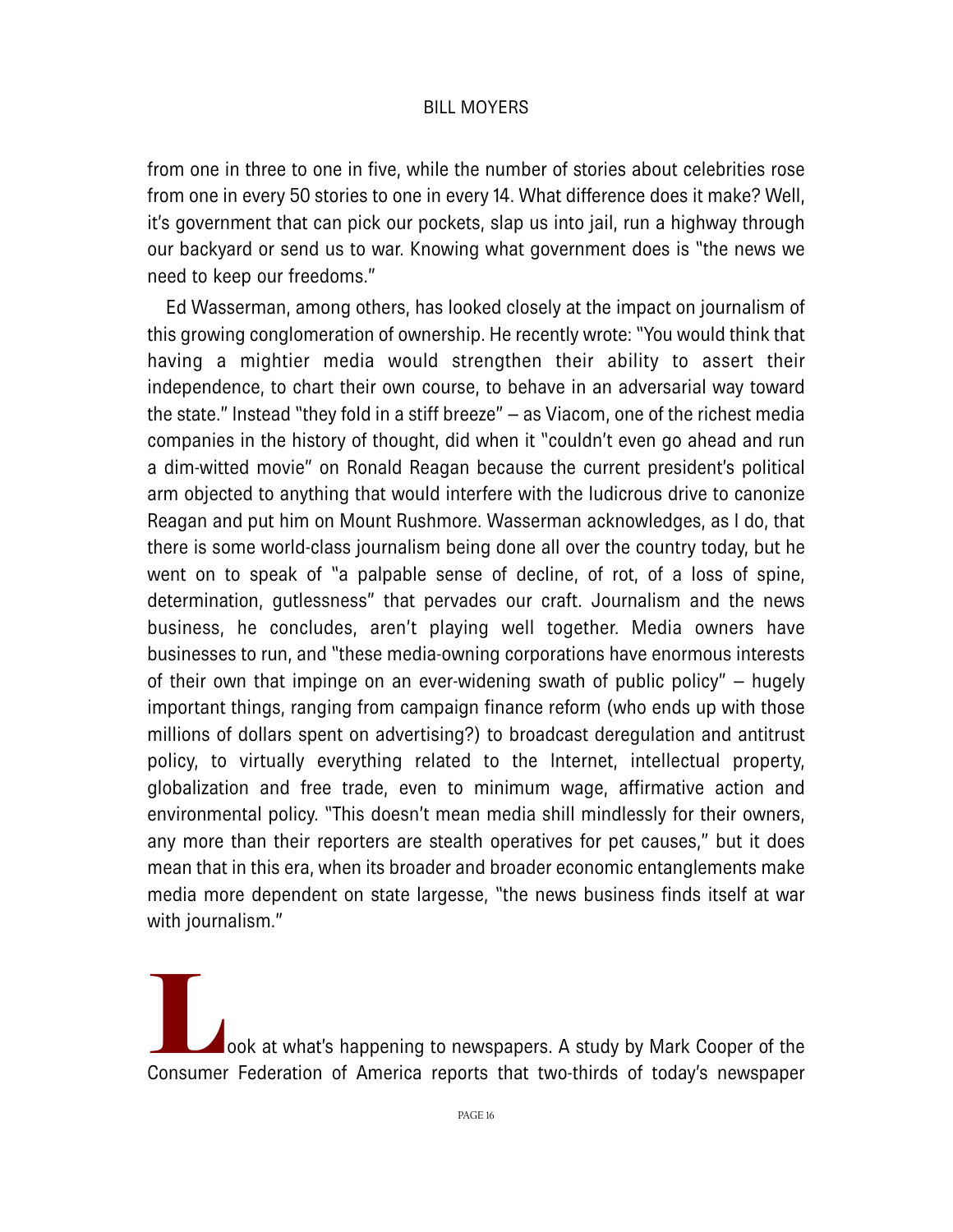markets are monopolies. I urge you to read a new book – *Leaving Readers Behind: The Age of Corporate Newspapering* (published as part of the Project on the State of the American Newspaper under the auspices of the Pew Charitable Trust) – by a passel of people who love journalism: the former managing editor of the *New York Times*, Gene Roberts; the dean of the Philip Merrill College of Journalism, Thomas Kunkel; the veteran reporter and editor, Charles Layton, as well as contributors such as Ken Auletta, Geneva Overholser, and Roy Reed. They find that a generation of relentless corporatization has diminished the amount of real news available to the consumer.

They write of small hometown dailies being bought and sold like hog futures; of chains, once content to grow one property at a time, now devouring other chains whole; of chains effectively ceding whole regions of the country to one another, minimizing competition; of money pouring into the business from interests with little knowledge and even less concern about the special obligations newspapers have to democracy.

They point as one example to the paper in Oshkosh, Wis., with a circulation of 23,500, which prided itself on being in hometown hands since the Andrew Johnson administration. In 1998, it was sold not once but twice, within the space of two months. Two years later it was sold again: four owners in less than three years. In New Jersey, the Gannett Chain bought the *Asbury Park Press*, then sent in a publisher who slashed 55 people from the staff and cut the space for news, and who was rewarded by being named Gannett's manager of the year. Roberts and team come to the sobering conclusion that the real momentum of consolidation is just beginning – that it won't be long now before America is reduced to half a dozen major print conglomerates.

They illustrate the consequences with one story after another. In Cumberland, Md., the police reporter had so many duties piled upon him that he no longer had time to go to the police station for the daily reports. But management had a costsaving solution: Put a fax machine in the police station and let the cops send over the news they thought the paper should have. ("Any police brutality today, officer?" "No, if there is, we'll fax a report of it over to you.")

On a larger scale, the book describes a wholesale retreat in coverage of key departments and agencies in Washington. At the Social Security Administration, whose activities literally affect every American, only the New York Times was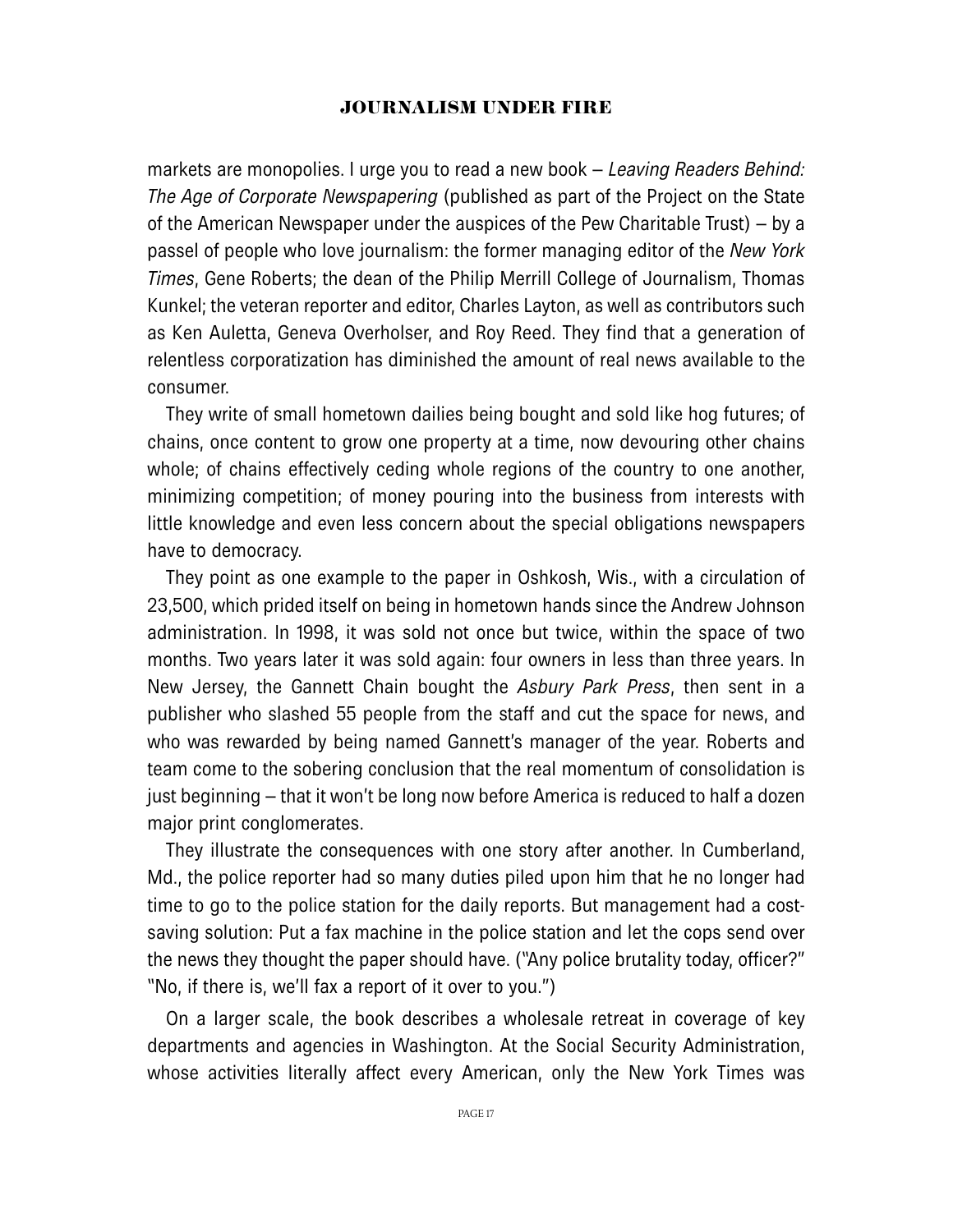maintaining a full-time reporter. And incredibly, there were no full-time reporters at the Interior Department, which controls millions of acres of public land and oversees everything from the National Park Service to the Bureau of Indian Affairs.

There's more: According to the non-partisan Project for Excellence in Journalism, newspapers have 2,200 fewer employees than in 1990. The number of full-time radio news employees dropped by 44 percent between 1994 and 2000. And the number of television network foreign bureaus is down by half. Except for "60 Minutes" on CBS, the network prime time newsmagazines "in no way could be said to cover major news of the day." Furthermore, the report finds that 68 percent of the news on cable news channels was "repetitious accounts of previously reported stories without any new information."

Out across the country there's a virtual blackout of local public affairs. The Alliance for Better Campaigns studied 45 stations in six cities in one week in October 2003. Out of 7,560 hours of programming analyzed, only 13 were devoted to local public affairs – less than one-half of one percent of local programming nationwide.

A profound transformation is happening here. The framers of our nation never envisioned these huge media giants; never imagined what could happen if big government, big publishing and big broadcasters ever saw eye to eye in putting the public's need for news second to their own interests – and to the ideology of freemarket economics.

Nor could they have foreseen the rise of a quasi-official partisan press serving as a mighty megaphone for the regime in power. Stretching from Washington think tanks funded by corporations to the editorial pages of the *Wall Street Journal* to Rupert Murdoch's far-flung empire of tabloid journalism to the nattering knownothings of talk radio, a ceaseless conveyor belt – often taking its cues from daily talking points supplied by the Republican National Committee – moves mountains of the official party line into the public discourse. But that's not their only mission. They wage war on anyone who does not subscribe to the propaganda, heaping scorn on what they call "old-school journalism."

One of them, a blogger, was recently quoted in Rupert Murdoch's *Weekly Standard* comparing journalism with brain surgery. "A bunch of amateurs, no matter how smart and enthusiastic, could never outperform professional neurosurgeons, because they lack the specialized training and experience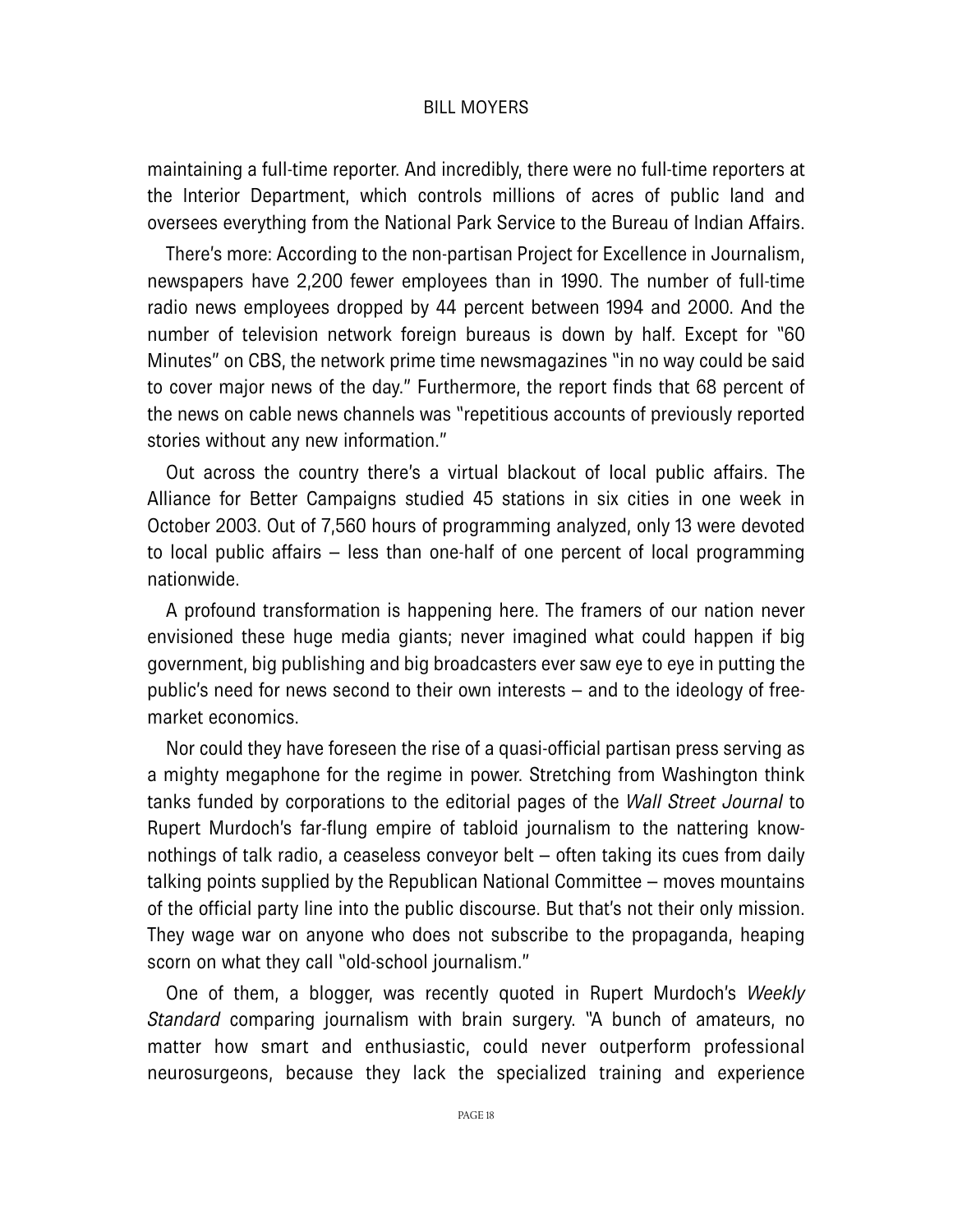necessary for that field. But what qualifications, exactly, does it take to be a journalist? What can they do that we can't? Nothing."

The debate over who and isn't a journalist is worth having, although we<br>don't have time for it now. You can read a good account of the latest round in that debate in the September 26 *Boston Globe,* where Tom Rosenthiel reports on the Democratic Convention's efforts to decide "which scribes, bloggers, on-air correspondents and on-air correspondents and off-air producers and camera crews" would have press credentials and access to the action. Bloggers were awarded credentials for the first time, and, I, for one, was glad to see it. I've just finished reading Dan Gillmor's new book, *We the Media,* and recommend it heartily to you. Gilmore is a national columnist for the *San Jose Mercury News* and writes a daily weblog for SiliconValley.com. He argues persuasively that Big Media is losing its monopoly on the news, thanks to the internet – that "citizen journalists" of all stripes, in their independent, unfiltered reports, are transforming the news from a lecture to a conversation. He's on to something. In one sense we are discovering all over again the feisty spirit of our earliest days as a nation when the republic and a free press were growing up together. It took no great amount of capital and credit  $-$  just a few hundred dollars  $-$  to start a paper then.

There were well over a thousand of them by 1840. They were passionate and pugnacious and often deeply prejudiced; some spoke for Indian-haters, immigrantbashers, bigots, jingoes, and land-grabbers. But some called to the better angels of our nature – Tom Paine, for one, the penniless immigrant from England, who, in 1776 -just before joining Washington's army – published the hard-hitting pamphlet Common Sense, with its uncompromising case for American independence. It became our first best-seller because Paine was possessed of an unwavering determination to reach ordinary people – to "make those that can scarcely read understand" and "to put into language as plain as the alphabet" the idea that they mattered and could stand up for their rights.

So the internet may indeed engage us in a new conversation of democracy. Even as it does, you and I will in no way be relieved from wrestling with what it means ethically to be a professional journalist. I believe Tom Rosenthiel got it right in that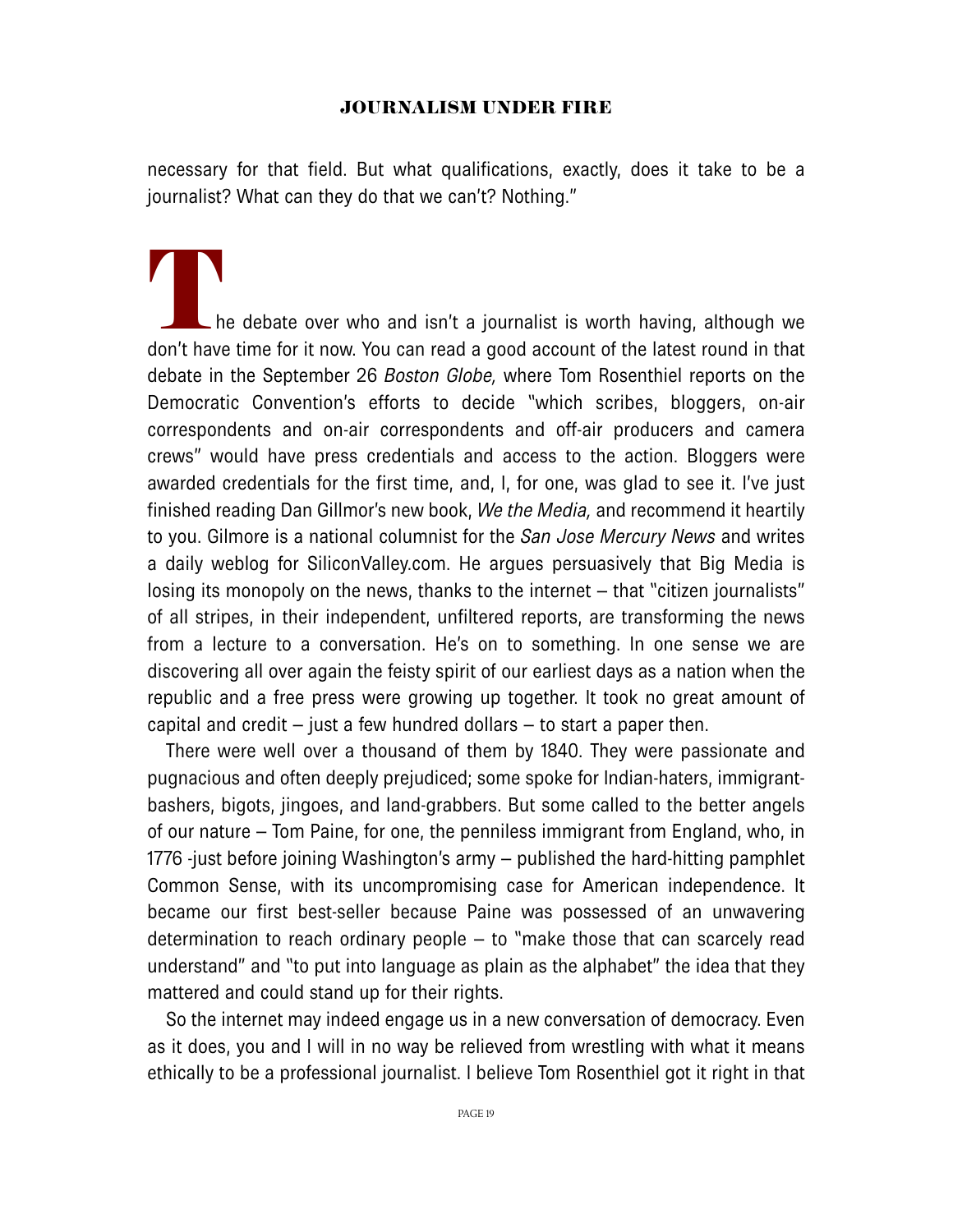*Boston Globe* article when he said that the proper question is not whether you call yourself a journalist but whether your own work constitutes journalism. And what is that? I like his answer: "A journalist tries to get the facts right," tries to get "as close as possible to the verifiable truth" – not to help one side win or lose but "to inspire public discussion." Neutrality, he concludes, is not a core principle of journalism, "but the commitment to facts, to public consideration, and to independence from faction, is."

I don't want to claim too much for our craft; because we journalists are<br>human, our work is shot through with the stain of fallibility that taints the species. But I don't want to claim too little for our craft, either. That's why I am troubled by the comments of the former *Baltimore Sun* reporter David Simon. Simon rose to national prominence with his book *Homicide*, about the year he spent in Baltimore's homicide unit. That book inspired an NBC series for which Simon wrote several episodes and then another book and an HBO series called "The Wire," also set in Baltimore. In the current edition of the libertarian magazine Reason, Simon says he has become increasingly cynical "about the ability of daily journalism to affect any kind of meaningful change .... One of the sad things about contemporary journalism is that it actually matters very little.'

Perhaps.

\* But Francisco Ortiz Franco thought it mattered. The crusading reporter cofounded a weekly magazine in Tijuana whose motto is "Free like the Wind." He was relentless in exposing the incestuous connections between wealthy elites in Baja, Calif. and its most corrupt law enforcement agencies and with the most violent of drag cartels. Several months ago, Francisco Ortiz Franco died sitting at the wheel of his car outside a local clinic – shot four times while his two children, aged eight and l0, looked on from the back seat. As his blood was being hosed off the pavement, more than l00 of his fellow Mexican reporters and editors marched quietly through the streets, holding their pens defiantly high in the air. They believe journalism matters.

\* Manik Saha thought journalism mattered. He was a correspondent with the daily *New Age* in Bangladesh, as well as a contributor to the BBC's Bengali-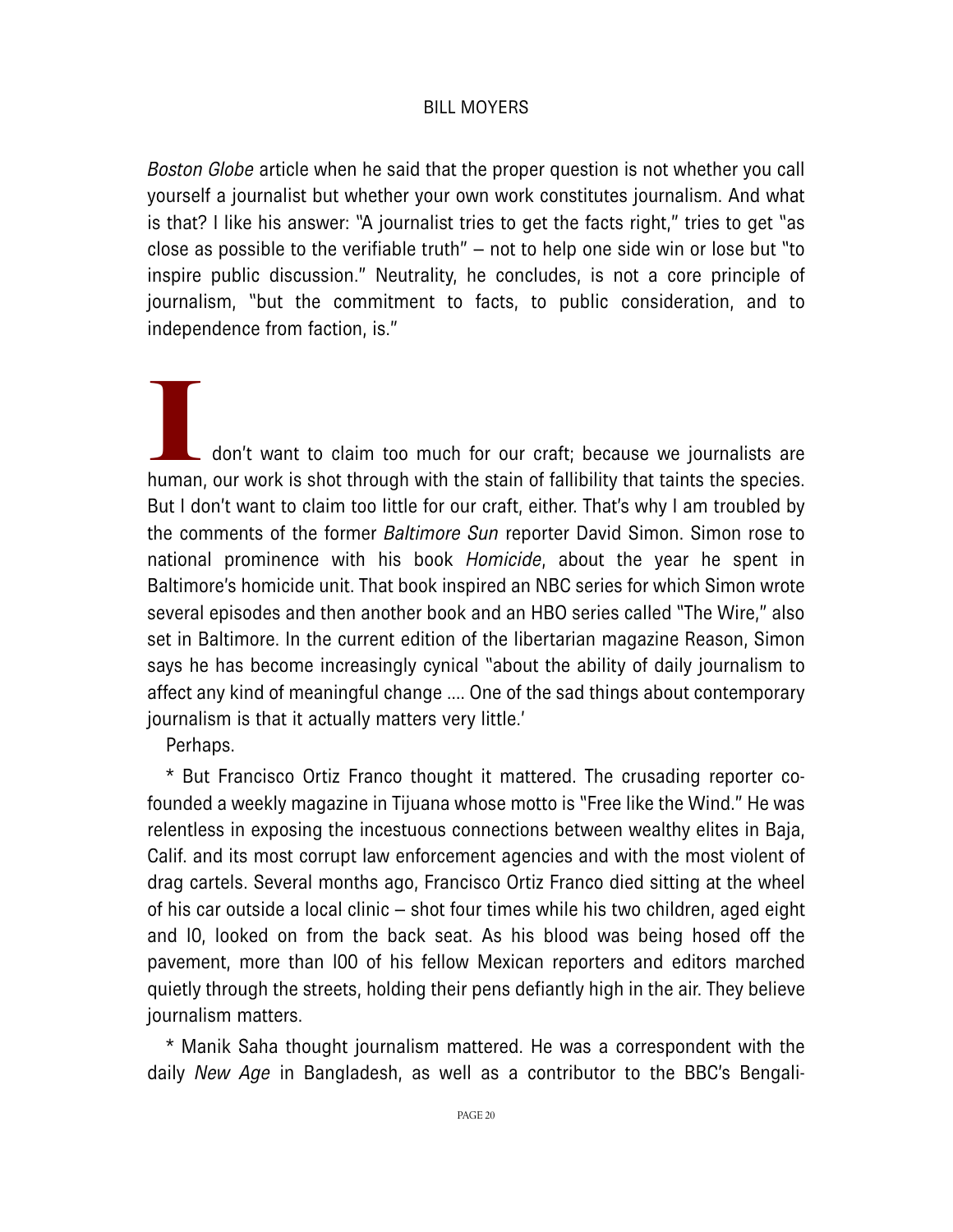language service. Saha was known for his bold reporting on criminal gangs, drug traffickers, and Maoist insurgents and had kept it up despite a series of death threats. Earlier this year, as Saha was heading home from the local press club, assailants stopped his rickshaw and threw a bomb at him. When the bomb exploded he was decapitated. Manik Saha died because journalism matters.

\* Jose Carlos Araujo thought journalism mattered. The host of a call-in talk show in northeastern Brazil, Araujo regularly denounced death squads and well-known local figures involved in murders. On April 24 of this year, outside his home, at 7:30 in the morning, he was ambushed and shot to death. Because journalism matters.

\* Aiyathurai Nadesan thought journalism mattered. A newspaper reporter in Sri Lanka, he had been harassed and threatened for criticizing the government and security forces. During one interrogation, he was told to stop writing about the army. He didn't. On the morning of May 3l, near a Hindu temple, he was shot to death – because journalism matters.

I could go on: The editor-in-chief of the only independent newspaper in the industrial Russian city of Togliatti, shot to death after reporting on local corruption; his successor stabbed to death 18 months later; a dozen journalists in all, killed in Russia over the last five years and none of their murderers brought to justice.

Cuba's fledgling independent press has been decimated by the arrest and longterm imprisonment of 29 journalists in a crackdown last year; they are being held in solitary confinement, subjected to psychological torture, surviving on rotten and foul-smelling food. Why? Because Fidel Castro knows journalism matters.

The totalitarian regime of Turkmenistan believes journalism matters – so much so that all newspapers, radio and television stations have been placed under strict state control. About the only independent information the people get is reporting broadcast from abroad by Radio Free Europe-Radio Liberty. A stringer for that service, based in the Turkmenistan capital, was detained and injected multiple times with an unknown substance. In the Ukraine, Dmitry Shkuropat, a correspondent for the independent weekly Iskra, who had been working on a story about government corruption, was beaten in the middle of the day on a main street in the city of Zaporozhy and taped interviews for his pending story were taken. The director of Iskra told the Committee to Protect Journalists (to whom I am indebted for these examples) said that the newspaper often receives intimidating phone calls from local business and political authorities after publishing critical articles,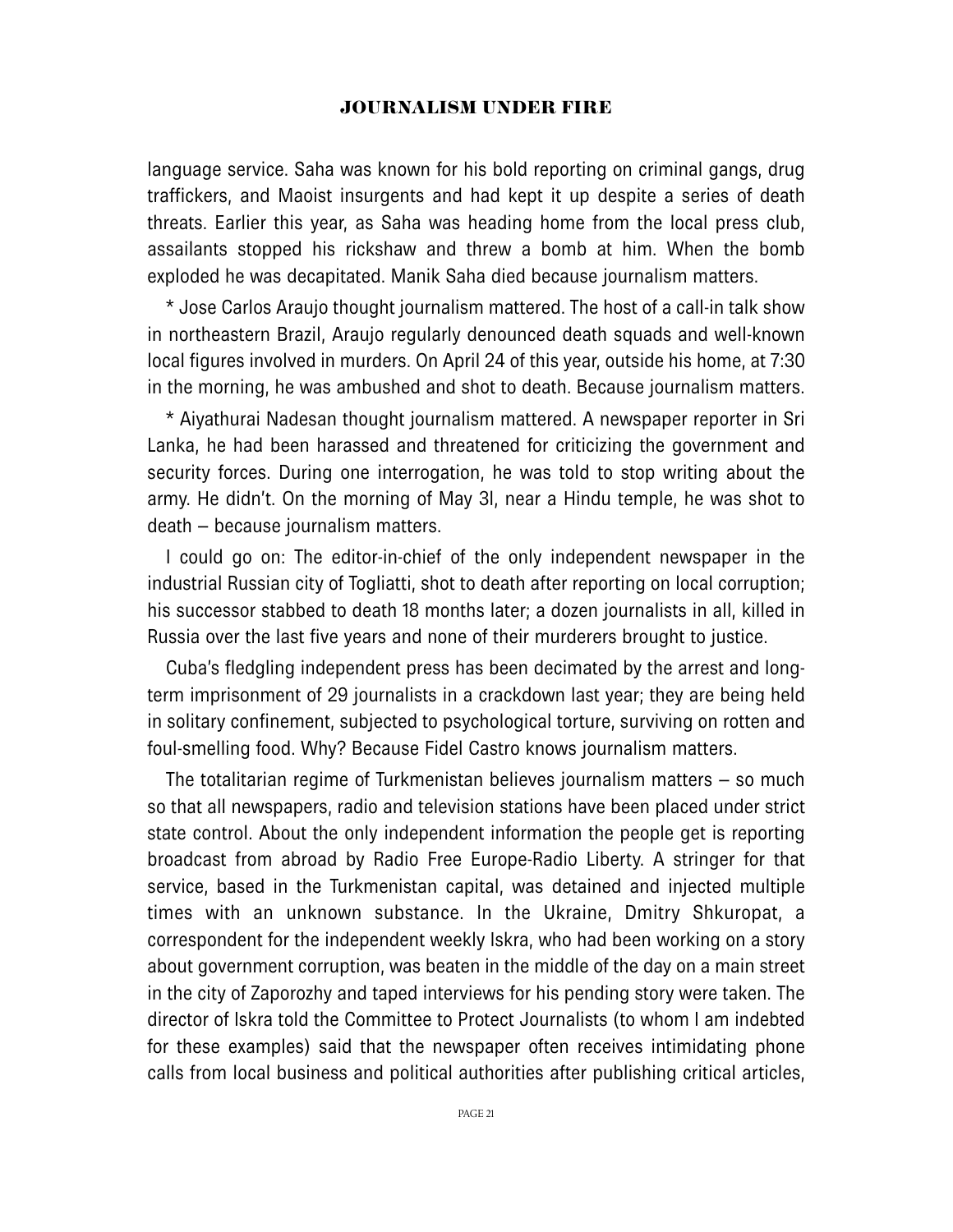but he refused to identify the callers, saying he feared retaliation. Obviously, in the Ukraine journalism matters.

We have it so easy here in this country. America is a utopia for journalists. Don Hewitt, the creator of "60 Minutes," told me a couple of years ago that "the 1990s were a terrible time for journalism in this country but a wonderful time for journalists; we're living like Jack Welch," he said, referring to the then CEO of General Electric. Perhaps that is why we weren't asking tough questions of Jack Welch. Because we have it so easy in America, we tend to go easy on America – so easy that maybe Simon's right; compared to entertainment and propaganda, maybe journalism doesn't matter.

But I approach the end of my own long run believing more strongly than ever that the quality of journalism and the quality of democracy are inextricably joined. The late Martha Gellhorn, who spent half a century reporting on war and politicians – and observing journalists, too – eventually lost her faith that journalism could, by itself, change the world. But the act of keeping the record straight is valuable in itself, she said. "Serious, careful, honest journalism is essential, not because it is a guiding light but because it is a form of honorable behavior, involving the reporter and the reader." I second that. I believe democracy requires "a sacred contract" between journalists and those who put their trust in us to tell them what we can about how the world really works.